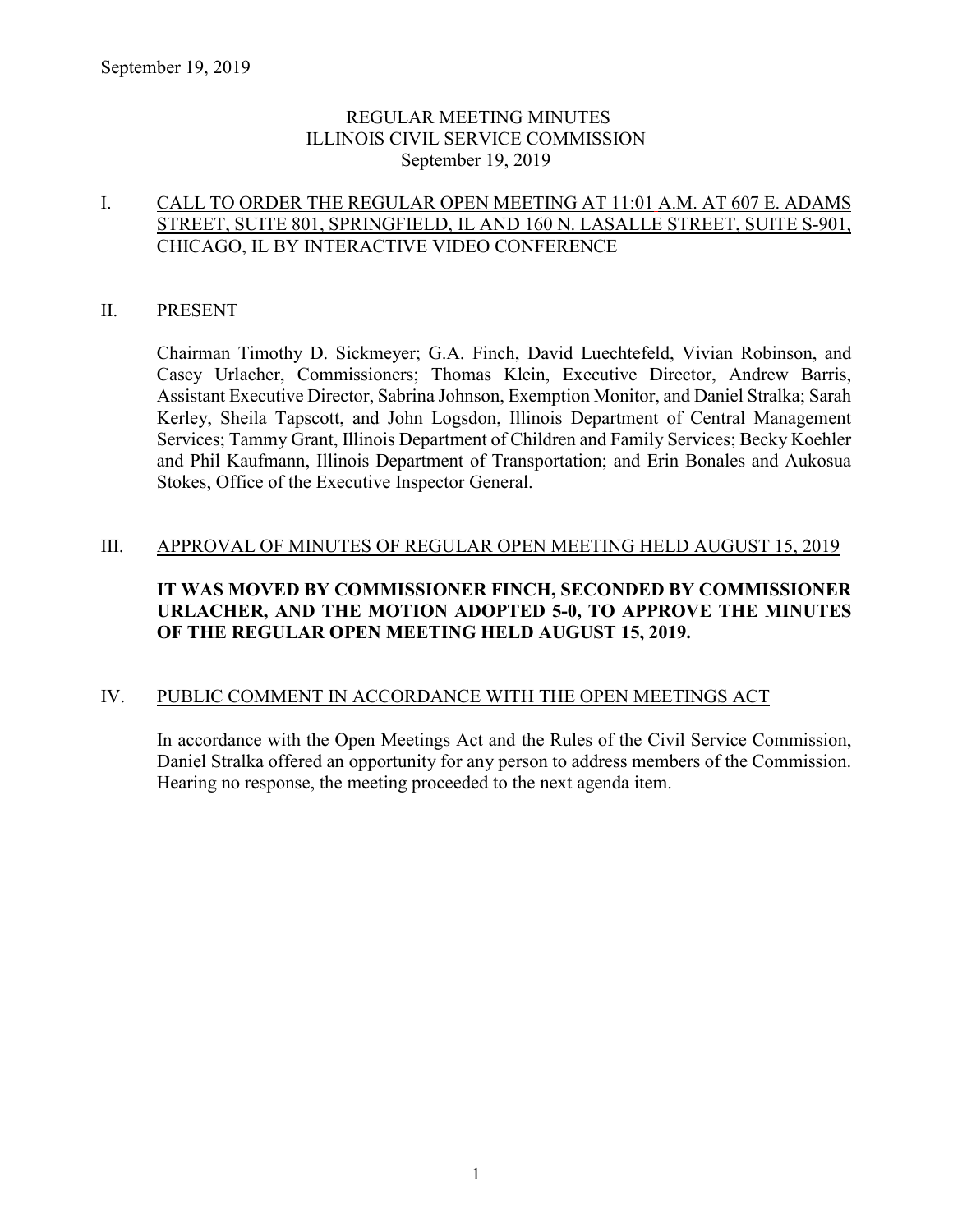#### V. EXEMPTIONS UNDER SECTION  $4d(3)$  OF THE PERSONNEL CODE

# A. Report on Exempt Positions from Department of Central Management Services

|               | Total     | Number of Exempt |
|---------------|-----------|------------------|
| <u>Agency</u> | Employees | Positions        |
|               |           |                  |
|               |           |                  |
|               |           |                  |
|               |           |                  |
|               |           |                  |
|               |           |                  |
|               |           |                  |
|               |           |                  |
|               |           |                  |
|               |           |                  |
|               |           |                  |
|               |           |                  |
|               |           |                  |
|               |           |                  |
|               |           |                  |
|               |           |                  |
|               |           |                  |
|               |           |                  |
|               |           |                  |
|               |           |                  |
|               |           |                  |
|               |           |                  |
|               |           |                  |
|               |           |                  |
|               |           |                  |
|               |           |                  |
|               |           |                  |
|               |           |                  |
|               |           |                  |
|               |           |                  |
|               |           |                  |
|               |           |                  |
|               |           |                  |
|               |           |                  |
|               |           |                  |
|               |           |                  |
|               |           |                  |
|               |           |                  |
|               |           |                  |
|               |           |                  |
|               |           |                  |
|               |           |                  |
|               |           |                  |
|               |           |                  |
|               |           |                  |
|               |           |                  |
|               |           |                  |
|               |           |                  |
|               |           |                  |
|               |           |                  |
|               |           |                  |
|               |           |                  |
|               |           |                  |
|               |           |                  |
|               |           |                  |
|               |           |                  |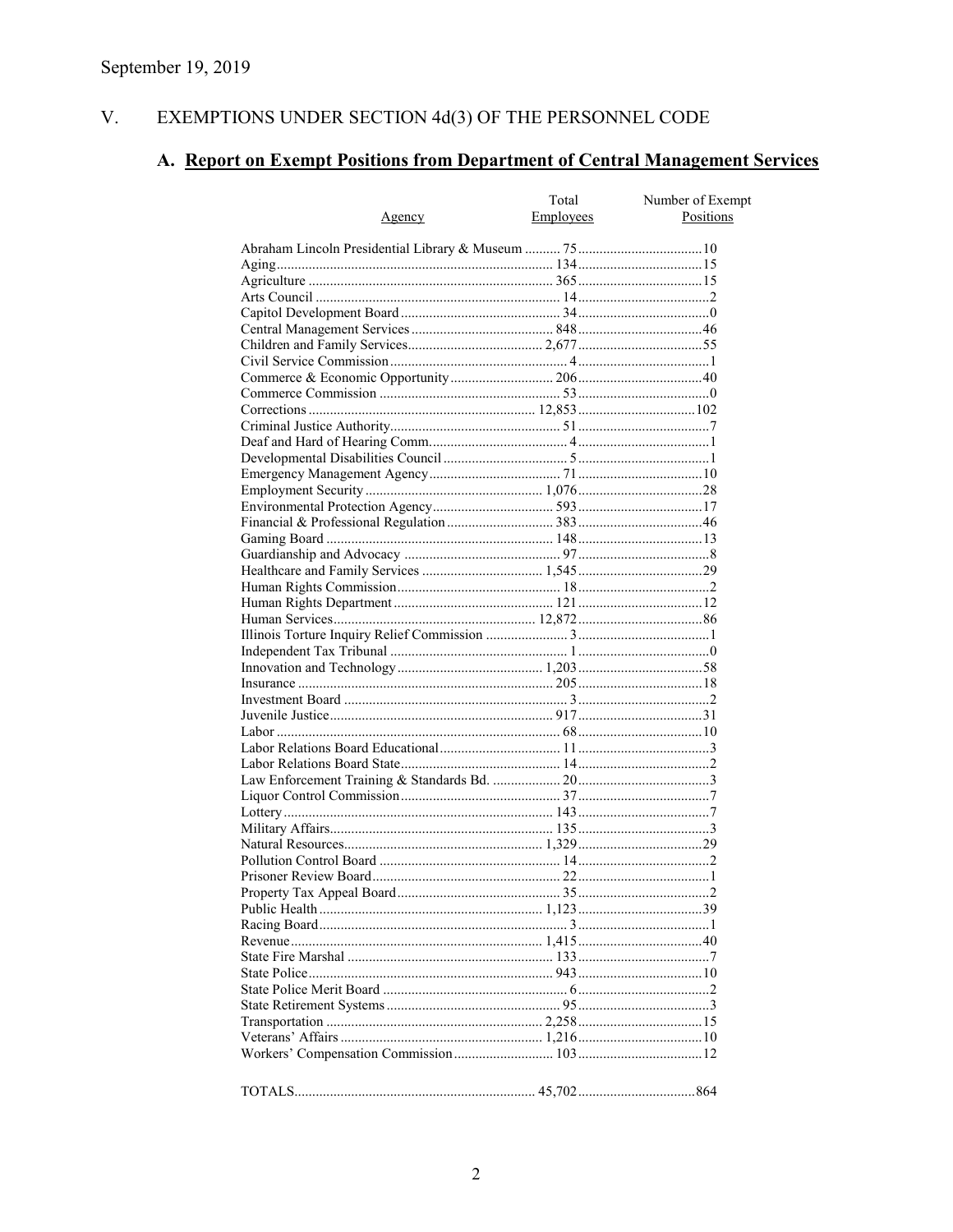#### **B. Governing Rule – Section 1.142 Jurisdiction B Exemptions**

- a) The Civil Service Commission shall exercise its judgment when determining whether a position qualifies for exemption from Jurisdiction B under Section 4d(3) of the Personnel Code. The Commission will consider any or all of the following factors inherent in the position and any other factors deemed relevant to the request for exemption:
	- 1) The amount and scope of principal policy making authority;
	- 2) The amount and scope of principal policy administering authority;
	- 3) The amount of independent authority to represent the agency, board or commission to individuals, legislators, organizations or other agencies relative to programmatic responsibilities;
	- 4) The capability to bind the agency, board or commission to a course of action;
	- 5) The nature of the program for which the position has principal policy responsibility;
	- 6) The placement of the position on the organizational chart of the agency, board or commission;
	- 7) The mission, size and geographical scope of the organizational entity or program within the agency, board or commission to which the position is allocated or detailed.
- b) The Commission may, upon its own action after 30 days' notice to the Director of Central Management Services or upon the recommendation of the Director of the Department of Central Management Services, rescind the exemption of any position that no longer meets the requirements for exemption set forth in subsection (a). However, rescission of an exemption shall be approved after the Commission has determined that an adequate level of managerial control exists in exempt status that will insure responsive and accountable administrative control of the programs of the agency, board or commission.
- c) For all positions currently exempt by action of the Commission, the Director of Central Management Services shall inform the Commission promptly in writing of all changes in essential functions, reporting structure, working title, work location, position title, position number or specialized knowledge, skills, abilities, licensure or certification.
- d) Prior to granting an exemption from Jurisdiction B under Section 4d(3) of the Personnel Code, the Commission will notify the incumbent of the position, if any, of its proposed action. The incumbent may appear at the Commission meeting at which action is to be taken and present objections to the exemption request.

(Source: Amended at 34 Ill. Reg. 3485, effective March 3, 2010)

\* \* \*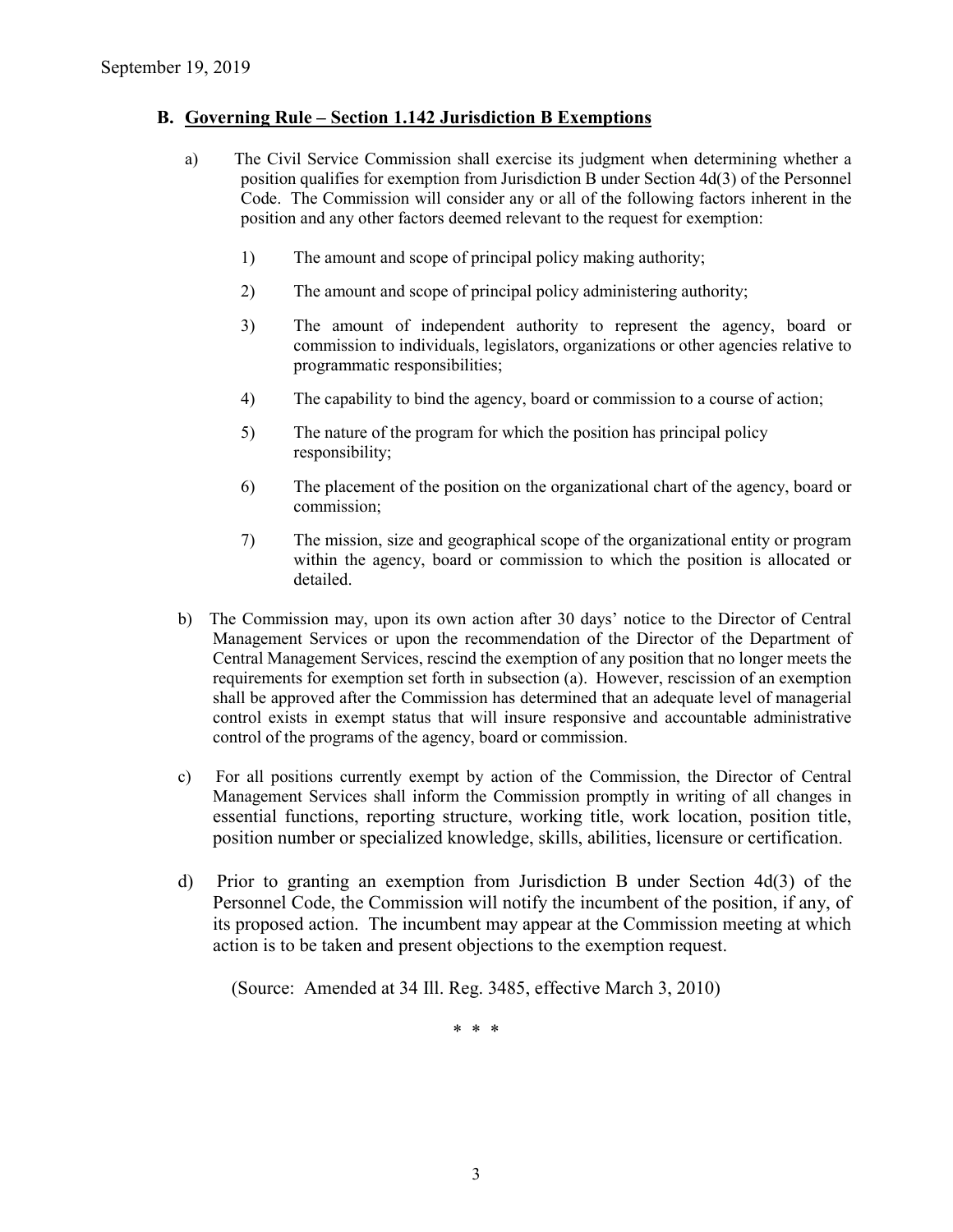#### **C. Requests for 4d(3) Exemption**

Exemption Monitor Sabrina Johnson indicated that Items C1 through C30 were positions for which the Illinois Department of Transportation (DOT) was requesting 4d(3) exemption. These Items have been continued since August 2019. DOT agreed to continue Items C2 through C30 to the October 2019 meeting.

**IT WAS MOVED BY COMMISSIONER LUECHTEFELD, SECONDED BY COMMISSIONER URLACHER, AND THE MOTION ADOPTED 5-0 TO CONTINUE THE 4d(3) EXEMPTION REQUESTS FOR THE FOLLOWING POSITIONS TO THE OCTOBER 2019 MEETING:**

- **C2: Director of Planning and Programming (DOT)**
- **C3: Deputy Director of Planning and Programming (DOT)**
- **C4: Bureau Chief, Programming (DOT)**
- **C5: Bureau Chief, Innovation Project Delivery (DOT)**
- **C6: Bureau Chief, Data Collection (DOT)**
- **C7: Bureau Chief, Claims (DOT)**
- **C8: Senior Assistant Chief Counsel-Development (DOT)**
- **C9: Senior Assistant Chief Counsel-Implementation (DOT)**
- **C10: Senior Assistant Chief Counsel for Ethics (DOT)**
- **C11: Senior Assistant Chief Counsel-Labor Relations/Personnel (DOT)**
- **C12: Senior Assistant Chief Counsel-Chicago (DOT)**
- **C13: Labor Relations Manager (DOT)**
- **C14: Bureau Chief, Budget and Fiscal Management (DOT)**
- **C15: Bureau Chief, Information Processing, Chief Information Officer (DOT)**
- **C16: Bureau Chief, Personnel Management (DOT)**
- **C17: Bureau Chief, Business Services (DOT)**
- **C18: Bureau Chief, Investigations and Compliance (DOT)**
- **C19: Section Chief, Investigations (DOT)**
- **C20: Bureau Chief, Small Business Enterprises (DOT)**
- **C21: Bureau Chief, Civil Rights (DOT)**
- **C22: Administrative Manager (DOT)**
- **C23: Administrative Manager (DOT)**
- **C24: Administrative Manager (DOT)**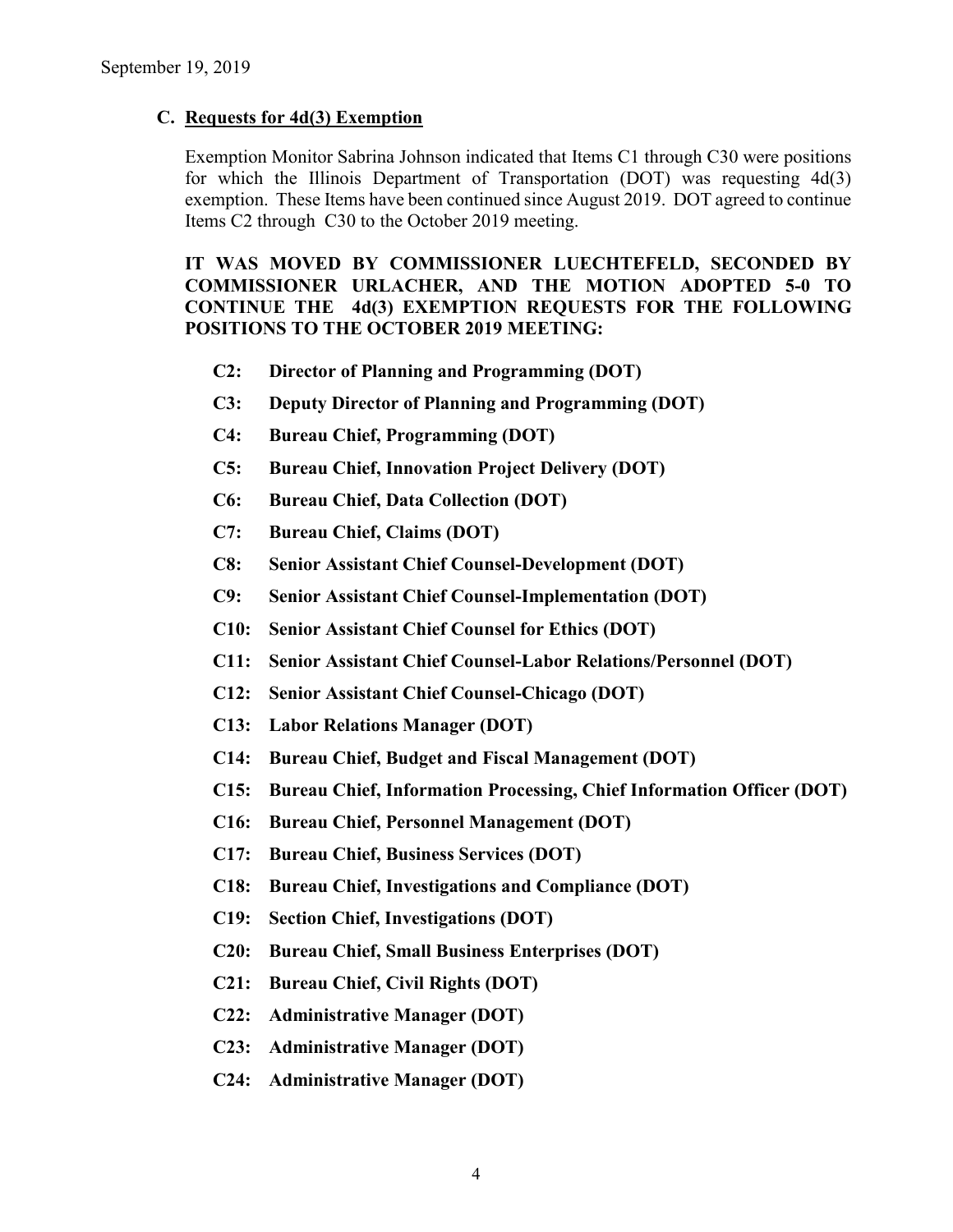- **C25: Administrative Manager (DOT)**
- **C26: Administrative Manager (DOT)**
- **C27: Administrative Manager (DOT)**
- **C28: Administrative Manager (DOT)**
- **C29: Administrative Manager (DOT)**
- **C30: Administrative Manager (DOT)**
- $\triangleright$  Item C1 is a request for a Deputy Chief Internal Auditor at DOT, a position that reports to the Chief Internal Auditor, who reports to the Secretary. The Internal Auditing Act indicates a Chief Internal Auditor shall serve a five-year term beginning on the date of the appointment, therefore, the requested position would report to a non-exempt position. DOT agreed with the Staff's recommendation of denial of this exemption request.

Philip Kaufmann, Chief Counsel with DOT, concurred with this request presentation.

### **IT WAS MOVED BY COMMISSIONER URLACHER, SECONDED BY COMMISSIONER FINCH, AND THE MOTION ADOPTED 5-0 TO DENY THE 4d(3) EXEMPTION REQUEST FOR THE FOLLOWING POSITION:**

### **C1: Deputy Chief Financial Auditor (DOT)**

- $\triangleright$  Item D1 is a request for a Deputy Director of Learning and Professional Development at the Department of Children and Family Services (DCFS), a position that reports to the Chief of Staff, who reports to the Director. This position was previously an Associate Deputy Director and was approved 4d(3) exempt in February 2002. In November 2004, the position was determined to no longer be a policy-making position and the exemption was rescinded. The agency is now requesting that the exemption be restored. This position will serve as the principal policy formulating administrator for the Department's training initiative. The position is responsible for the development of child welfare practice training for both the public and private sector and develops training policies and practices on a statewide basis. Staff recommended approval of this exemption request.
- $\triangleright$  Item D2 is a request for a Deputy Director of Permanency at DCFS, a position that reports to the Chief Deputy Director of Operations, who reports to the Chief of Staff, who reports to the Director. This position is the chief policy formulating administrator developing and overseeing implementation of statewide policies and procedures involving permanency services. This position will monitor program compliance with federal and state rules and regulations. DCFS has indicated this Division has approximately 250 caseworkers who are providing case management work on over 3,500 child cases. Staff recommended approval of this exemption request.
- $\triangleright$  Item D3 is a request for a Deputy Chief of Staff-Cook County at DCFS, a position that reports to the Chief of Staff, who reports to the Director. This position will formulate, develop and establish statewide policies regarding the Department's administrative operations. Staff recommended approval of this exemption request.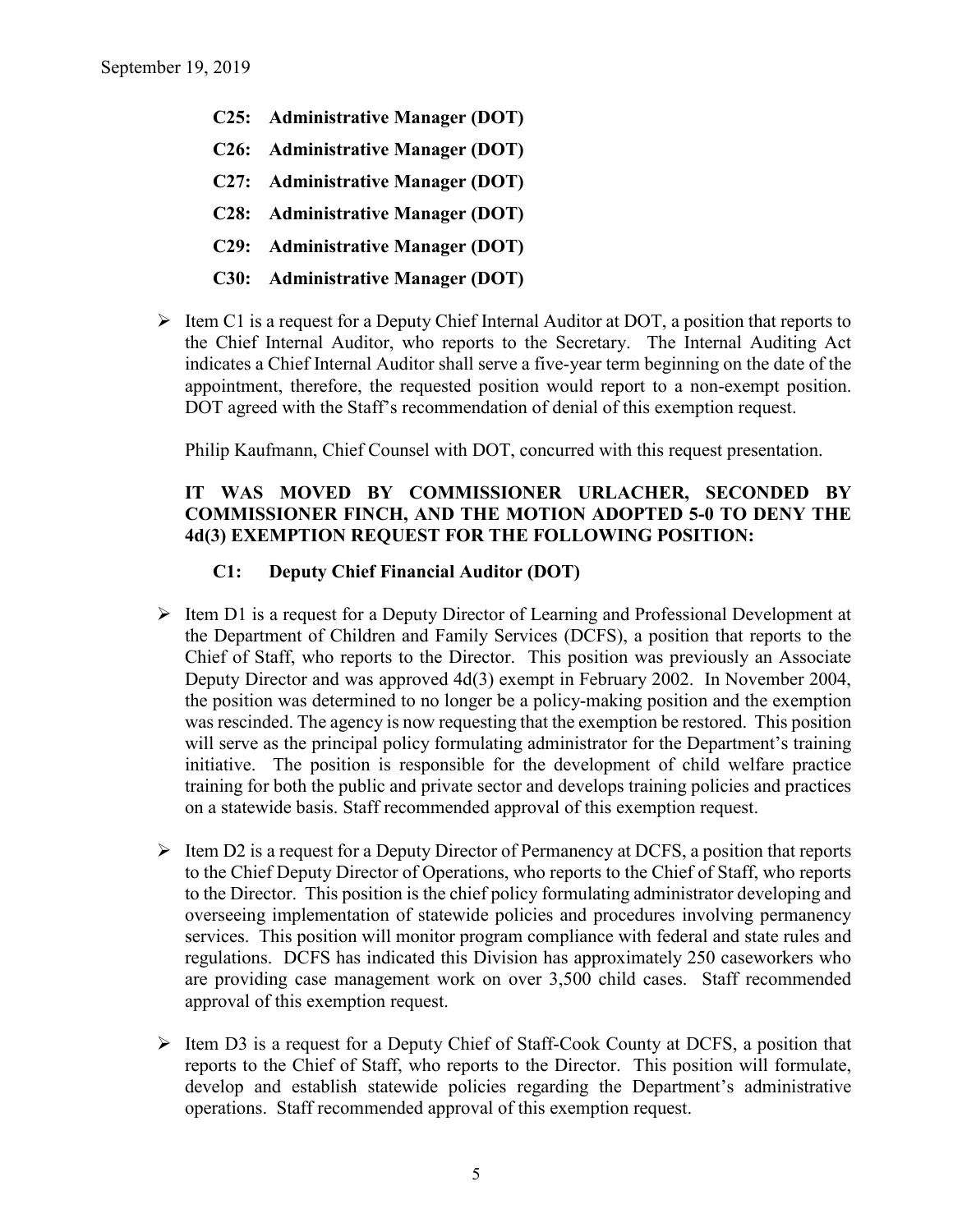- $\triangleright$  Item D4 is a request for a Deputy Director of Intact Family Services at DCFS, a position that reports to the Chief Deputy Director of Operations, who reports to the Chief of Staff, who reports to the Director. This position is the chief policy formulating administrator developing and overseeing implementation of statewide policies and procedures involving intact family services. This position will monitor program compliance with federal and state rules and regulations. Staff recommended approval of this exemption request.
- $\triangleright$  As to Items D5 D11, DCFS currently has four Regional Administrators that are 4d(3) exempt, with the last position being approved for exemption effective September 1995. Prior to the last job description clarifications, these positions managed and controlled regional child protection investigations, intact services programs and child welfare services. The clarified job descriptions, effective June 16, 2019, for the four Regional Administrators reduced their programmatic responsibilities to solely Permanency. DCFS has requested two Regional Administrators for Intact Family Services, Items D5 and D6, and five Regional Administrators for Child Protection, Items D7 – D11. All eleven positions are under the B.H. Consent Decree, which indicates strict compliance of case assignment.

The Section of Permanency must consider the best interests, health and safety of the child in all planning decisions. The Section of Intact Family Services maintains and strengthens family units by providing in-home services designed to prevent children from entering the foster care system. The Section of Child Protection protects children through the investigation of suspected abuse or neglect by parents and other caregivers in a position of trust or authority over a child.

The Intact Family Services Regional Administrator positions report to the Deputy Director of Intact Family Services, who reports to the Chief Deputy Director of Operations, who reports to the Chief of Staff, who reports to the Director. These positions will serve as the primary policy formulating administrators for the regions, review activities to ensure compliance with all applicable laws, rules, policy and performance standards to provide the greatest benefit to clients for the Intact Family Services program.

The Child Protection Regional Administrator positions report to the Deputy Director of Child Protections, who reports to the Chief Deputy Director of Operations, who reports to the Chief of Staff, who reports to the Director. These positions are the primary policy formulating administrators within the Region for the Division of Child Protection. These positions will also manage and control investigations within the region and monitor program activities to ensure compliance with all applicable laws, rules, policy and performance standards. DCFS indicated in the last 12 months Child Protection cases have increased resulting in a new case assignment of over 7,000.

These requests are unique in that DCFS is seeking multiple exempt regional positions whereas the Commission in the past has only approved exemptions for a single regional position that had responsibility for all agency programs within their geographic region. Considering the mission of the agency, Staff did not find this to be an automatic disqualifier.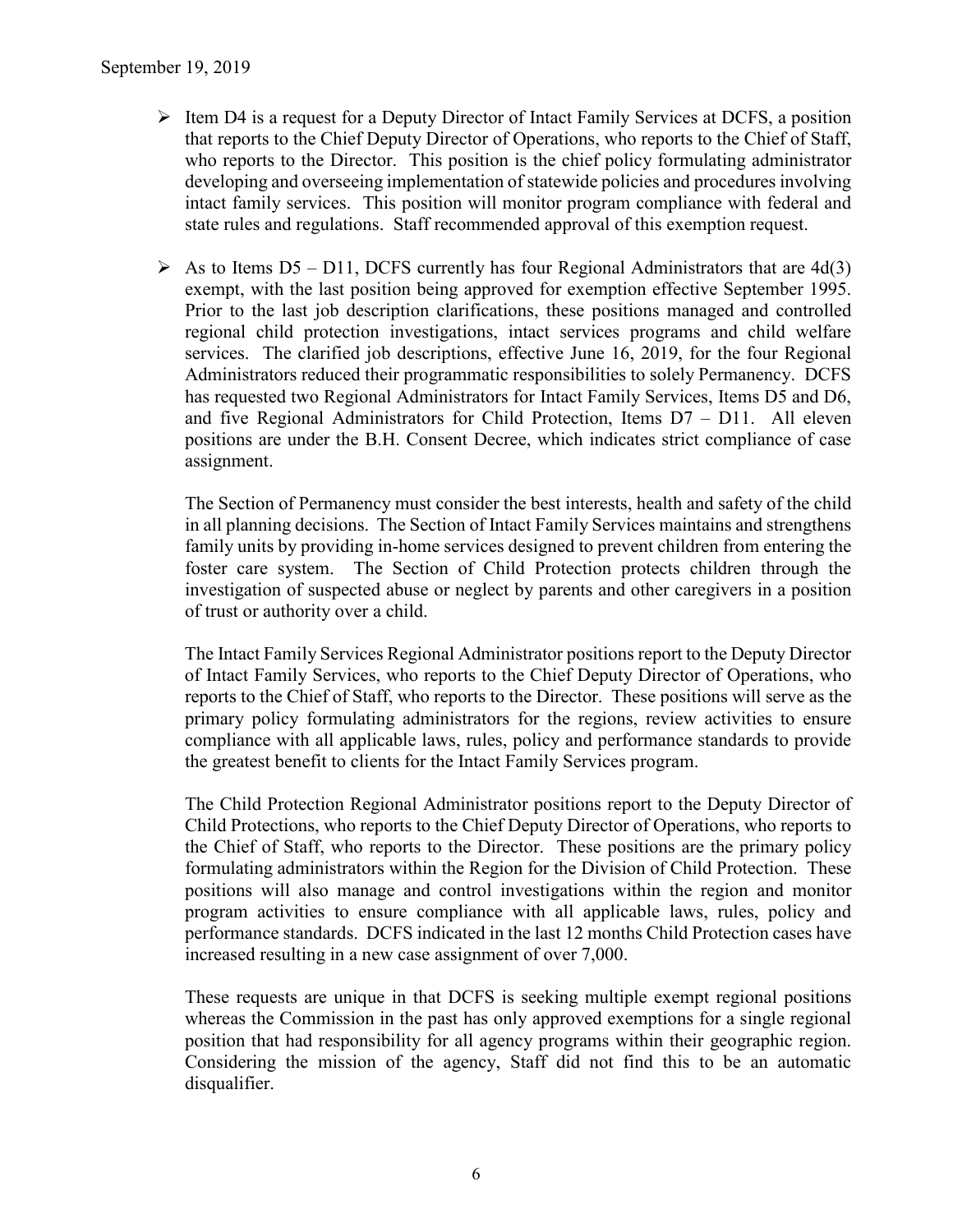DCFS indicated they do not foresee additional exemption requests in the near future, but those requests originate with their Director or are spurred by legislative scrutiny and/or new initiatives. DCFS does not believe there will be any additional requests for the Child Protection, Permanency or Intact Family Services Sections. Staff recommended approval of these exemption requests.

Tammy Grant, Deputy Director of Personnel with DCFS, concurred with the presentation. Chairman Timothy Sickmeyer asked why the positions were regional if they are over statewide programs. Ms. Grant indicated that each position is in charge of the program in a different region, and they were requesting a different position for each region. Commissioner Vivian Robinson indicated that in her experience working at DCFS, these positions have been divided that way.

 $\triangleright$  Item E1 is a request for a Director of Finance and Administration at DOT, a position that reports to the Chief of Staff, who reports to the Secretary. This position formulates and develops policies and procedures governing information technology and financial and administrative activities related to state multi-modal transportation. Staff recommended approval of this exemption request.

Mr. Kaufmann concurred with this request presentation.

### **IT WAS MOVED BY COMMISSIONER URLACHER, SECONDED BY COMMISSIONER LUECHTEFELD, AND THE MOTION ADOPTED 5-0 TO GRANT THE 4d(3) EXEMPTION REQUEST FOR THE FOLLOWING POSITIONS:**

- **D1: Deputy Director, Learning & Professional Development (DCFS)**
- **D2: Deputy Director, Permanency (DCFS)**
- **D3: Deputy Director, Staff (DCFS)**
- **D4: Deputy Director, Intact Family Services (DCFS)**
- **D5: Regional Administrator, Intact Family Services-Cook/North (DCFS)**
- **D6: Regional Administrator, Intact Family Services-Central/South (DCFS)**
- **D7: Regional Administrator, Child Protection-Northern (DCFS)**
- **D8: Regional Administrator, Child Protection-Central (DCFS)**
- **D9: Regional Administrator, Child Protection-Southern (DCFS)**
- **D10: Regional Administrator, Child Protection-Cook/North (DCFS)**
- **D11: Regional Administrator, Child Protection-Cook/South (DCFS)**
- **E1: Director of Finance and Administration (DOT)**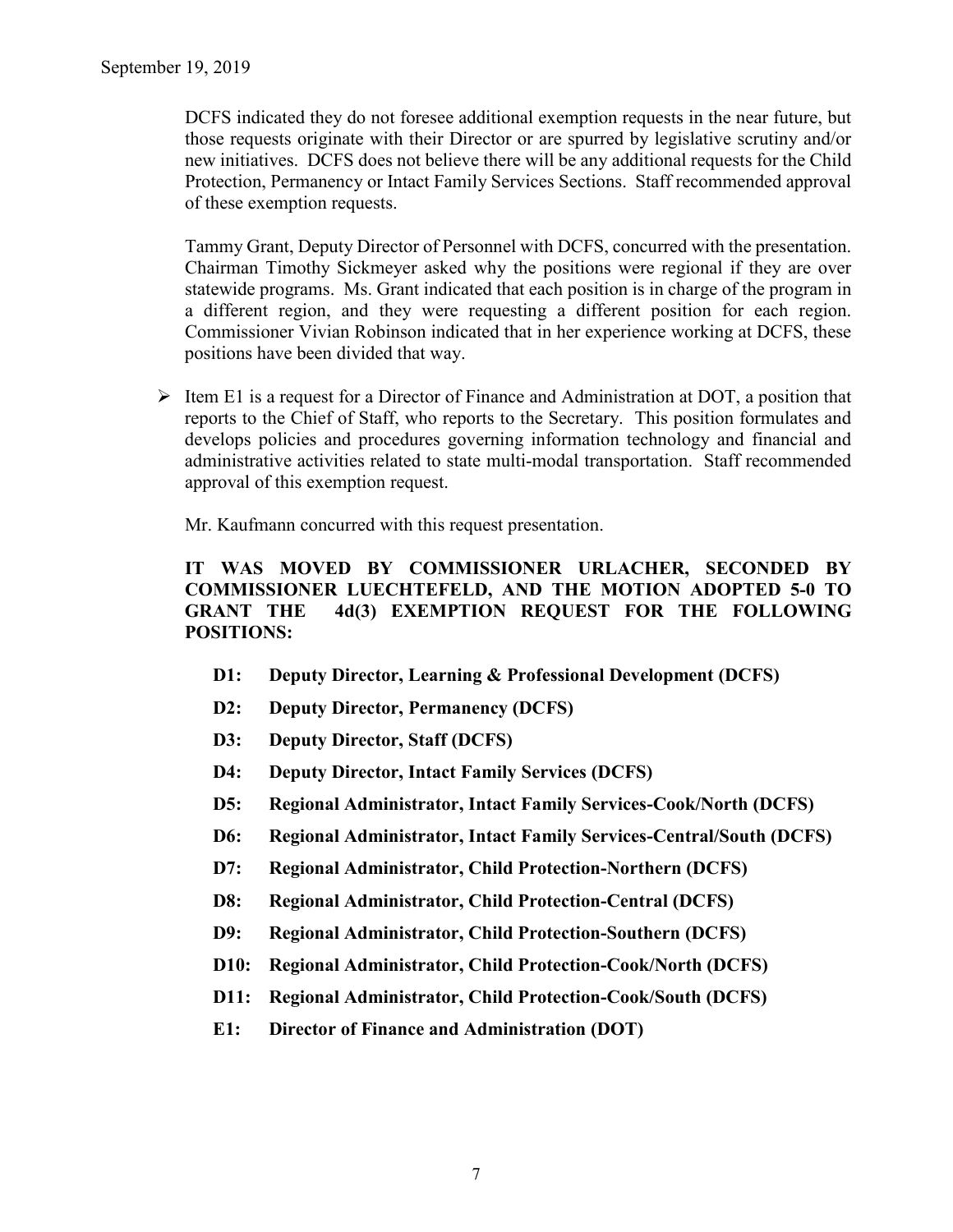$\triangleright$  As to Items E2 through E4, DOT has agreed with Staff to seek a continuance to the October 2019 meeting.

Mr. Kaufmann indicated there was good communication this week between the Commission, CMS and DOT regarding all the positions pending exemption.

**IT WAS MOVED BY COMMISSIONER FINCH, SECONDED BY COMMISSIONER URLACHER, AND THE MOTION ADOPTED 5-0 TO CONTINUE THE 4d(3) EXEMPTION REQUESTS FOR THE FOLLOWING POSITIONS TO THE OCTOBER 2019 MEETING:**

- **E2: Assistant for Special Projects (DOT)**
- **E3: Deputy Director of Human Resources (DOT)**
- **E4: Deputy Director of Finance and Administration (DOT)**

### **Proposed Rescission in accordance with Section 1.142(b) of the Rules of the Civil Service Commission**

| Item | Agency / Position $#$          | <b>Functional Title</b>                              | Incumbent |
|------|--------------------------------|------------------------------------------------------|-----------|
|      | DOC   $40070-29-06-100-110-01$ | Illinois Corrections Industries<br>Financial Officer | Sitha Hun |

 $\triangleright$  Item F is a rescission request for the Illinois Correctional Industries (ICI) Financial Officer at the Department of Corrections (DOC). This exemption was first approved in September 2011 and since that time the duties have remained very similar. DOC is in the process of repealing the Section within Public Act 96-877 regarding the financial functions. DOC agreed with the recommendation to rescind the  $4d(3)$  exemption; therefore, Staff recommended approval of this rescission request. No representative from DOC was present at the meeting.

### **IT WAS MOVED BY COMMISSIONER LUECHTEFELD, SECONDED BY COMMISSIONER ROBINSON, AND THE MOTION ADOPTED 5-0 TO RESCIND THE 4d(3) EXEMPTION FOR THE FOLLOWING POSITION:**

### **F: Illinois Corrections Industries Financial Officer (Corrections)**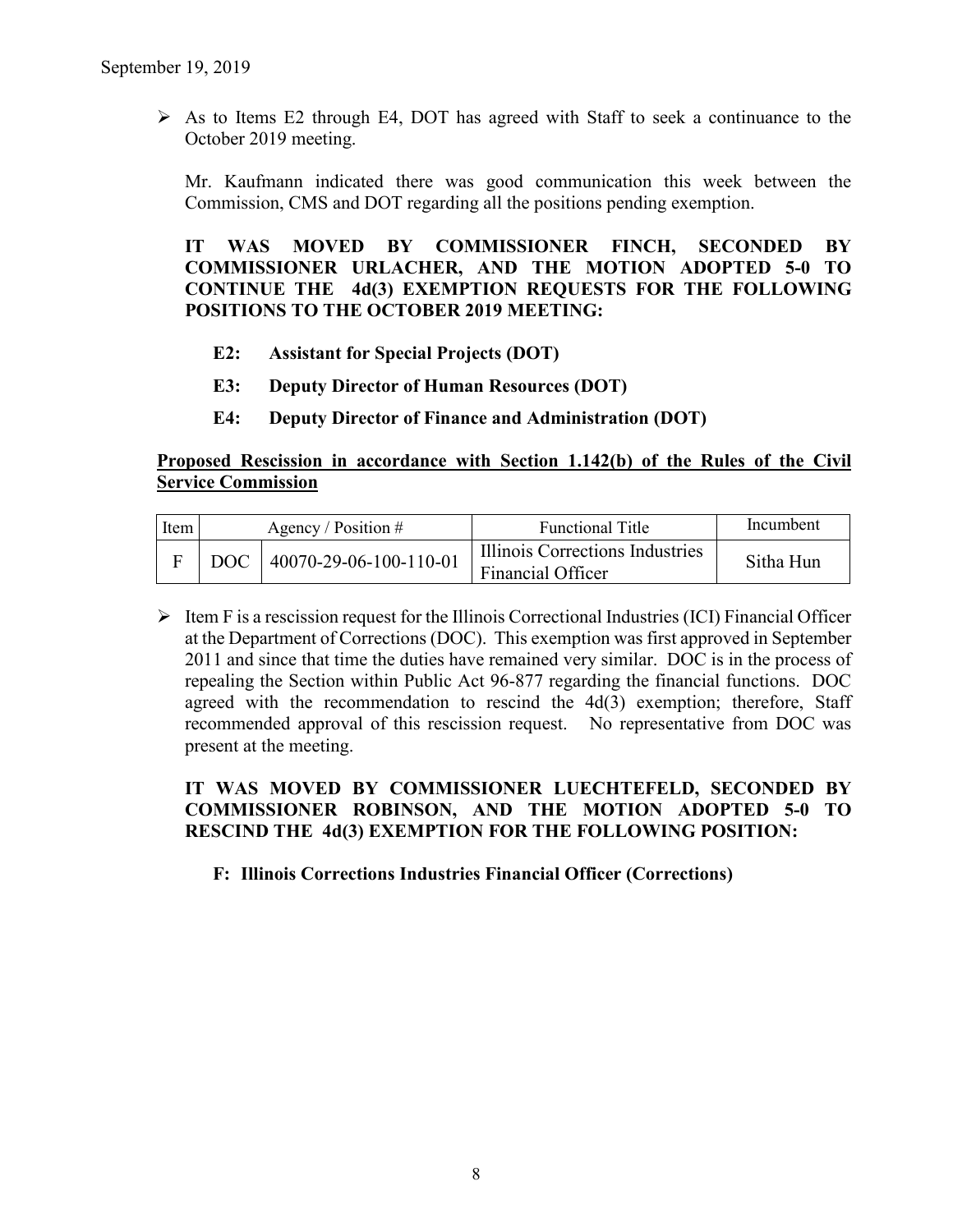# **The following positions were granted exemption on September 19, 2019:**

### **D1. Illinois Department of Children and Family Services**

| <b>Position Number</b>  | 40070-16-16-000-00-01                                  |
|-------------------------|--------------------------------------------------------|
| <b>Functional Title</b> | Deputy Director of Learning & Professional Development |
| Incumbent               | Monico Eskridge                                        |
| Supervisor              | Chief of Staff who reports to Director                 |
| Location                | <b>Cook County</b>                                     |

### **D2. Illinois Department of Children and Family Services**

| <b>Position Number</b>  | 40070-16-60-000-00-02                                           |
|-------------------------|-----------------------------------------------------------------|
| <b>Functional Title</b> | Deputy Director of Permanency                                   |
| Incumbent               | Vacant                                                          |
| Supervisor              | Chief Deputy Director of Operations who reports to the Chief of |
|                         | Staff, who reports to the Director                              |
| Location                | <b>Sangamon County</b>                                          |

### **D3. Illinois Department of Children and Family Services**

| <b>Position Number</b>  | 40070-16-65-600-00-01                  |
|-------------------------|----------------------------------------|
| <b>Functional Title</b> | Deputy Director of Staff               |
| Incumbent               | Vacant                                 |
| Supervisor              | Chief of Staff who reports to Director |
| Location                | <b>Cook County</b>                     |

### **D4. Illinois Department of Children and Family Services**

| <b>Position Number</b>  | 40070-16-79-000-00-01                                           |
|-------------------------|-----------------------------------------------------------------|
| <b>Functional Title</b> | Deputy Director of Intact Family Services                       |
| Incumbent               | Vacant                                                          |
| Supervisor              | Chief Deputy Director of Operations who reports to the Chief of |
|                         | Staff, who reports to the Director                              |
| Location                | Sangamon County                                                 |

### **D5. Illinois Department of Children and Family Services**

| <b>Position Number</b>  | 40070-16-79-200-00-01                                                                                                                                                  |
|-------------------------|------------------------------------------------------------------------------------------------------------------------------------------------------------------------|
| <b>Functional Title</b> | Regional Administrator, Intact Family Services-Cook/North                                                                                                              |
| Incumbent               | Vacant                                                                                                                                                                 |
| Supervisor              | Deputy Director of Intact Family Services who reports to the<br>Chief Deputy Director of Operations, who reports to the Chief of<br>Staff, who reports to the Director |
| Location                | <b>Cook County</b>                                                                                                                                                     |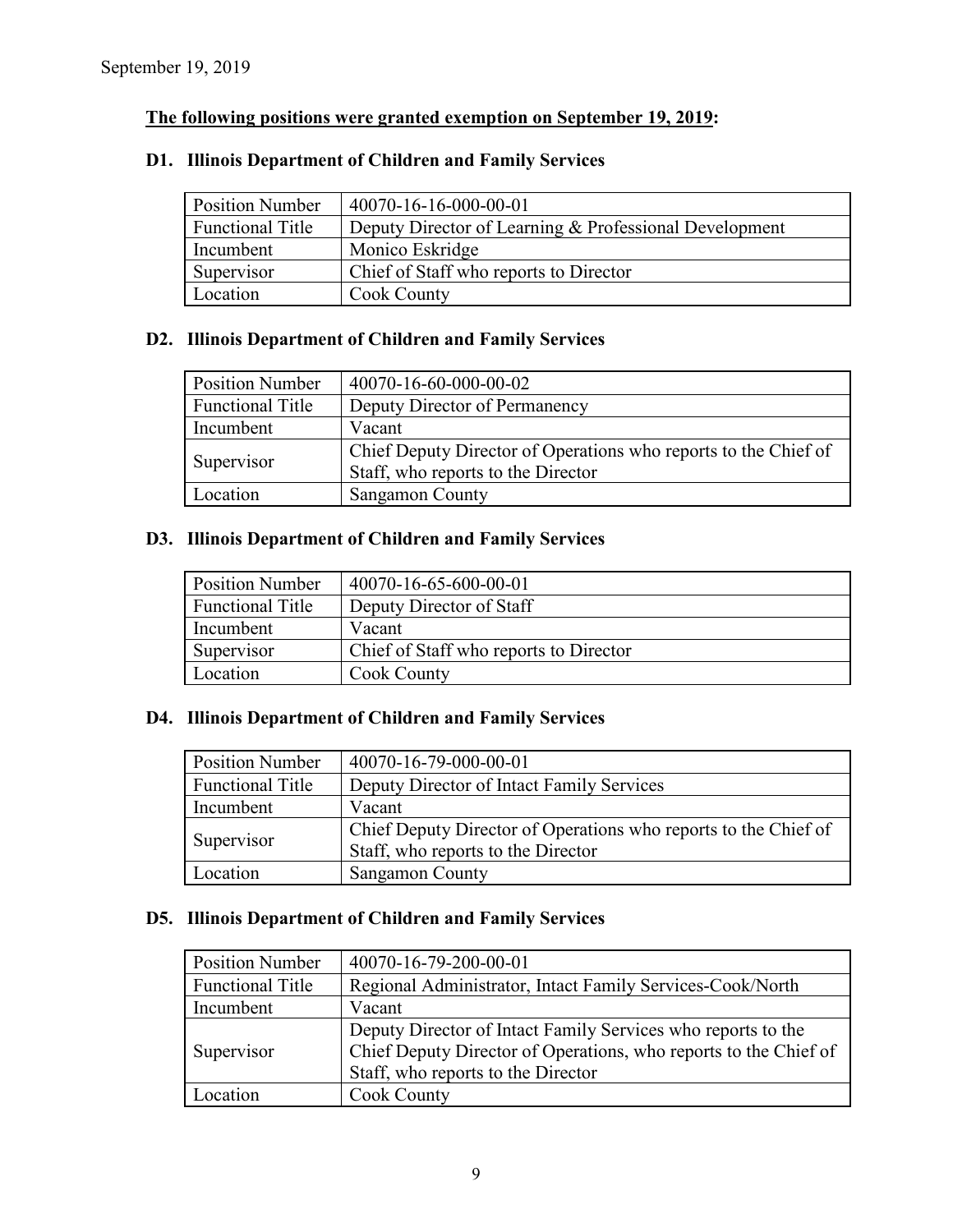| <b>Position Number</b>  | 40070-16-79-300-00-01                                            |
|-------------------------|------------------------------------------------------------------|
| <b>Functional Title</b> | Regional Administrator, Intact Family Services-Central/South     |
| Incumbent               | Vacant                                                           |
| Supervisor              | Deputy Director of Intact Family Services who reports to the     |
|                         | Chief Deputy Director of Operations, who reports to the Chief of |
|                         | Staff, who reports to the Director                               |
| Location                | Sangamon County                                                  |

### **D6. Illinois Department of Children and Family Services**

# **D7. Illinois Department of Children and Family Services**

| <b>Position Number</b>  | 40070-16-82-000-00-01                                             |
|-------------------------|-------------------------------------------------------------------|
| <b>Functional Title</b> | Regional Administrator, Child Protection                          |
| Incumbent               | Vacant                                                            |
|                         | Deputy Director of Child Protection who reports to the Chief      |
| Supervisor              | Deputy Director of Operations, who reports to the Chief of Staff, |
|                         | who reports to the Director                                       |
| Location                | Kane County                                                       |

# **D8. Illinois Department of Children and Family Services – proposed exemption**

| <b>Position Number</b>  | 40070-16-84-000-00-01                                                                                                                                            |
|-------------------------|------------------------------------------------------------------------------------------------------------------------------------------------------------------|
| <b>Functional Title</b> | Regional Administrator, Child Protection                                                                                                                         |
| Incumbent               | Vacant                                                                                                                                                           |
| Supervisor              | Deputy Director of Child Protection who reports to the Chief<br>Deputy Director of Operations, who reports to the Chief of Staff,<br>who reports to the Director |
| ocation                 | <b>Sangamon County</b>                                                                                                                                           |

### **D9. Illinois Department of Children and Family Services – proposed exemption**

| <b>Position Number</b>  | 40070-16-86-000-00-01                                                                                                                                            |
|-------------------------|------------------------------------------------------------------------------------------------------------------------------------------------------------------|
| <b>Functional Title</b> | Regional Administrator, Child Protection                                                                                                                         |
| Incumbent               | Vacant                                                                                                                                                           |
| Supervisor              | Deputy Director of Child Protection who reports to the Chief<br>Deputy Director of Operations, who reports to the Chief of Staff,<br>who reports to the Director |
| Location                | St. Clair County                                                                                                                                                 |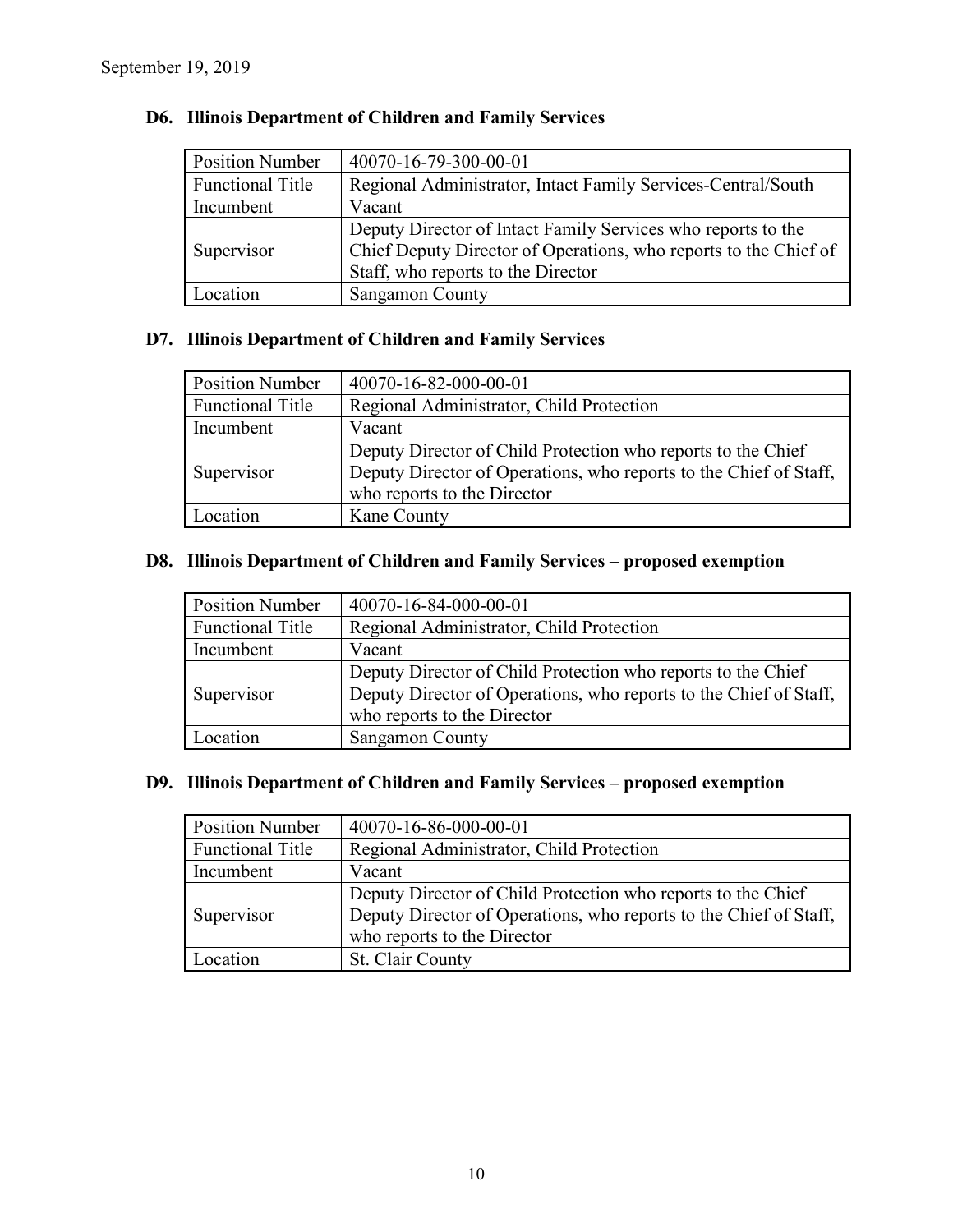| <b>Position Number</b>  | 40070-16-88-000-00-01                                             |
|-------------------------|-------------------------------------------------------------------|
| <b>Functional Title</b> | Regional Administrator, Child Protection                          |
| Incumbent               | Vacant                                                            |
|                         | Deputy Director of Child Protection who reports to the Chief      |
| Supervisor              | Deputy Director of Operations, who reports to the Chief of Staff, |
|                         | who reports to the Director                                       |
| .ocation                | <b>Cook County</b>                                                |

# **D10. Illinois Department of Children and Family Services**

# **D11. Illinois Department of Children and Family Services**

| <b>Position Number</b>  | 40070-16-91-000-00-01                                                                                                             |
|-------------------------|-----------------------------------------------------------------------------------------------------------------------------------|
| <b>Functional Title</b> | Regional Administrator, Child Protection                                                                                          |
| Incumbent               | Vacant                                                                                                                            |
| Supervisor              | Deputy Director of Child Protection who reports to the Chief<br>Deputy Director of Operations, who reports to the Chief of Staff, |
|                         | who reports to the Director                                                                                                       |
| Location.               | Cook County                                                                                                                       |

# **E1. Illinois Department of Transportation**

| <b>Position Number</b>  | 40070-23-40-000-00-01                       |
|-------------------------|---------------------------------------------|
| <b>Functional Title</b> | Director of Finance and Administration      |
| Incumbent               | Vacant                                      |
| Supervisor              | Chief of Staff who reports to the Secretary |
| Location                | <b>Sangamon County</b>                      |

# **The following position was denied exemption on September 19, 2019:**

# **C1. Illinois Department of Transportation**

| <b>Position Number</b>  | 40070-23-05-000-00-01                               |
|-------------------------|-----------------------------------------------------|
| <b>Functional Title</b> | Deputy Chief Internal Auditor                       |
| Incumbent               | Vacant                                              |
| Supervisor              | Chief Internal Auditor who reports to the Secretary |
| Location                | <b>Sangamon County</b>                              |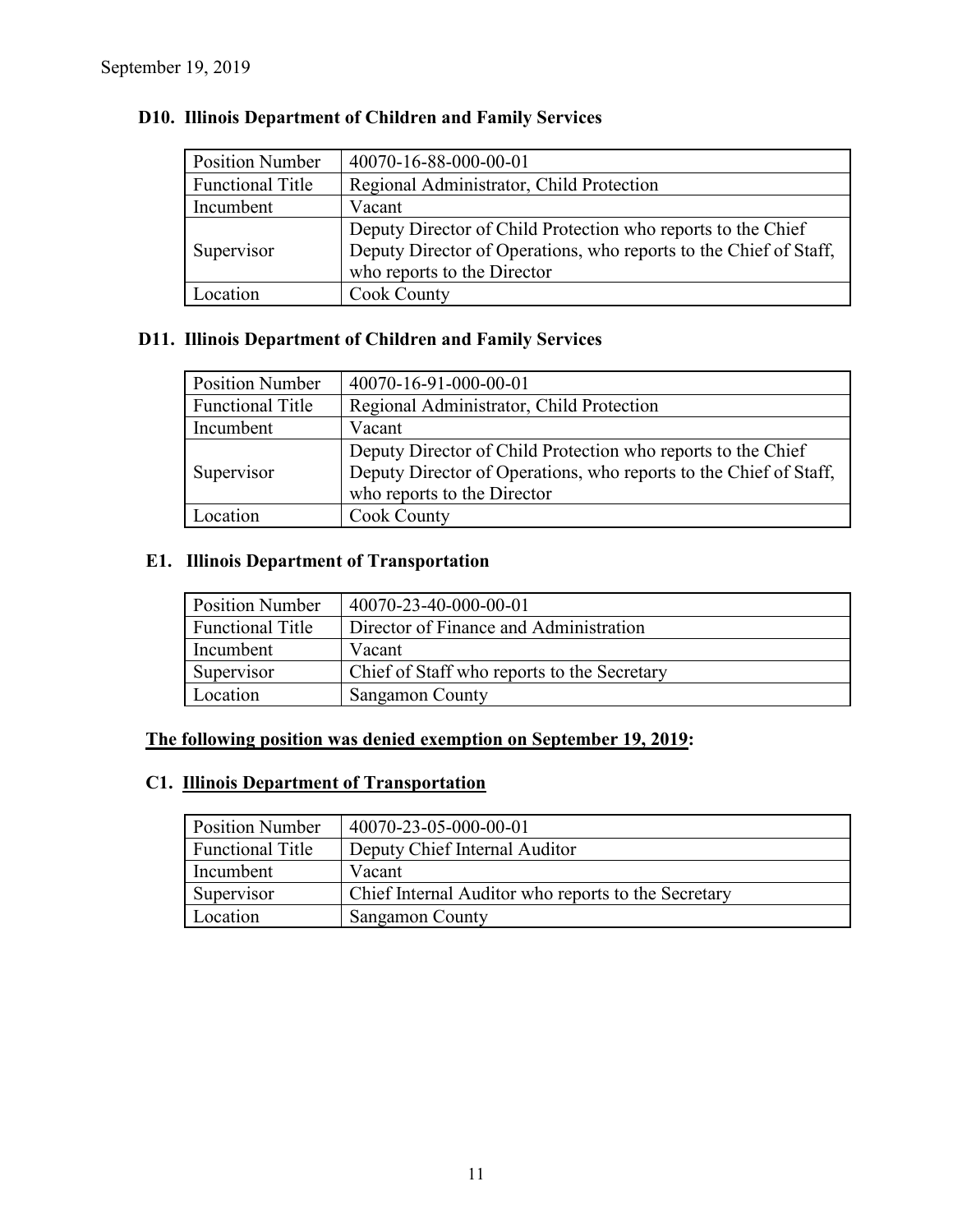### **The following positions were continued to the October 2019 meeting on September 19, 2019:**

# **C2. Illinois Department of Transportation**

| <b>Position Number</b>  | 40070-23-10-000-00-01                                                                                         |
|-------------------------|---------------------------------------------------------------------------------------------------------------|
| <b>Functional Title</b> | Director of Planning and Programming                                                                          |
| Incumbent               | Vacant                                                                                                        |
| Supervisor              | Deputy Secretary of Project Implementation who reports to the<br>Chief of Staff, who reports to the Secretary |
| Location                | Sangamon County                                                                                               |

### **C3. Illinois Department of Transportation**

| <b>Position Number</b>  | 40070-23-10-000-10-01                                                                                                                                                     |
|-------------------------|---------------------------------------------------------------------------------------------------------------------------------------------------------------------------|
| <b>Functional Title</b> | Deputy Director of Planning and Programming                                                                                                                               |
| Incumbent               | Vacant                                                                                                                                                                    |
| Supervisor              | Director of Planning and Programming who reports to the Deputy<br>Secretary of Project Implementation, who reports to the Chief of<br>Staff, who reports to the Secretary |
| Location                | <b>Sangamon County</b>                                                                                                                                                    |

### **C4. Illinois Department of Transportation**

| <b>Position Number</b>  | 37015-23-10-400-00-01                                          |
|-------------------------|----------------------------------------------------------------|
| <b>Functional Title</b> | Bureau Chief, Programming                                      |
| Incumbent               | Vacant                                                         |
| Supervisor              | Deputy Director of Planning and Programming who reports to the |
|                         | Director of Planning and Programming, who reports to the       |
|                         | Deputy Secretary of Project Implementation, who reports to the |
|                         | Chief of Staff, who reports to the Secretary                   |
| ocation                 | <b>Sangamon County</b>                                         |

### **C5. Illinois Department of Transportation**

| <b>Position Number</b>  | 37015-23-10-700-00-01                                          |
|-------------------------|----------------------------------------------------------------|
| <b>Functional Title</b> | Bureau Chief, Innovation Project Delivery                      |
| Incumbent               | Vacant                                                         |
| Supervisor              | Deputy Director of Planning and Programming who reports to the |
|                         | Director of Planning and Programming, who reports to the       |
|                         | Deputy Secretary of Project Implementation, who reports to the |
|                         | Chief of Staff, who reports to the Secretary                   |
| $\alpha$ cation         | <b>Sangamon County</b>                                         |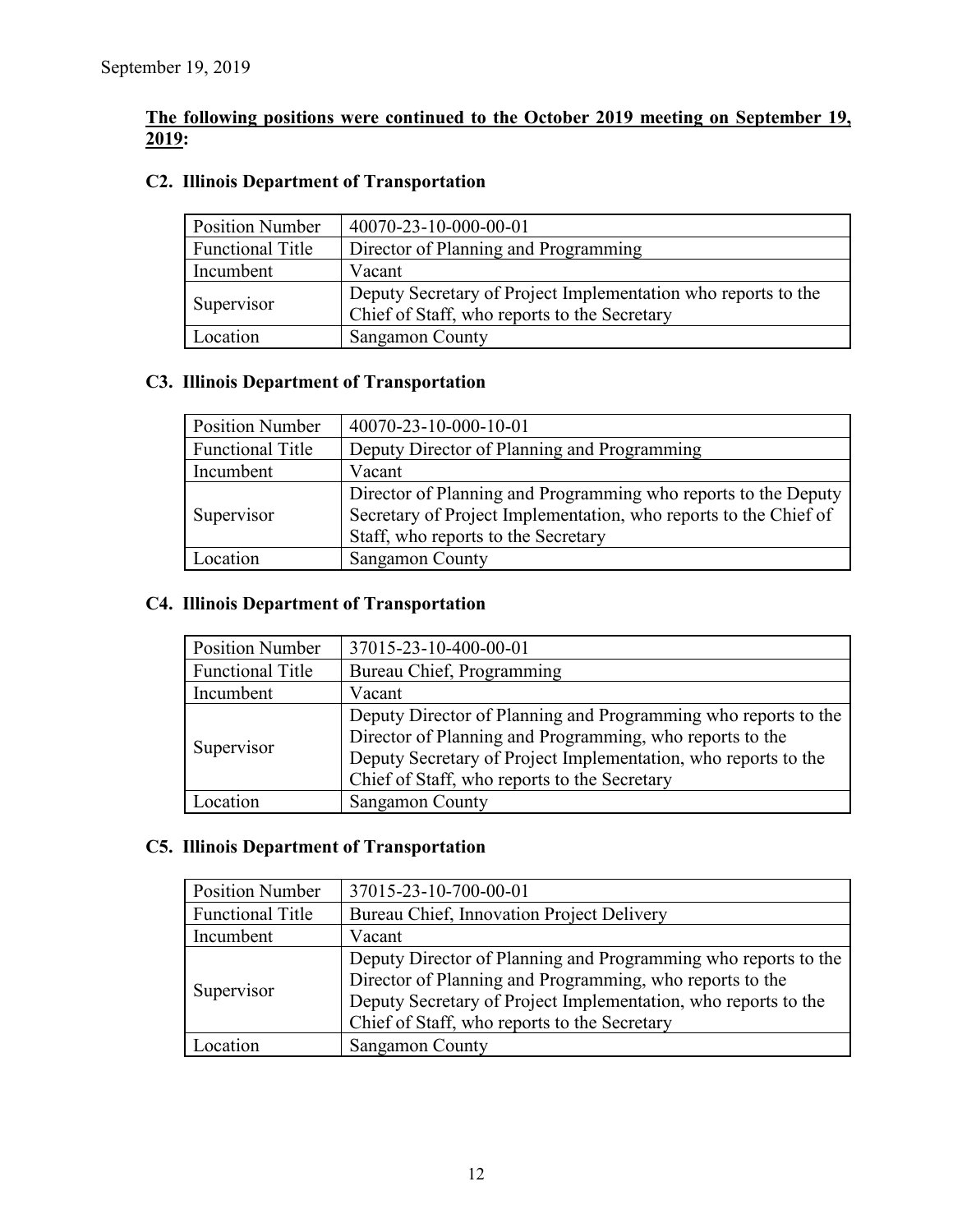| <b>Position Number</b>  | 37015-23-10-800-00-01                                          |
|-------------------------|----------------------------------------------------------------|
| <b>Functional Title</b> | Bureau Chief, Data Collection                                  |
| Incumbent               | Vacant                                                         |
| Supervisor              | Deputy Director of Planning and Programming who reports to the |
|                         | Director of Planning and Programming, who reports to the       |
|                         | Deputy Secretary of Project Implementation, who reports to the |
|                         | Chief of Staff, who reports to the Secretary                   |
| ocation                 | <b>Sangamon County</b>                                         |

# **C6. Illinois Department of Transportation**

### **C7. Illinois Department of Transportation**

| <b>Position Number</b> | 40070-23-30-100-00-01                      |
|------------------------|--------------------------------------------|
| Functional Title       | Bureau Chief, Claims                       |
| Incumbent              | Vacant                                     |
| Supervisor             | Chief Counsel who reports to the Secretary |
| Location               | Sangamon County                            |

### **C8. Illinois Department of Transportation**

| <b>Position Number</b>  | 40070-23-30-201-00-01                                                                  |
|-------------------------|----------------------------------------------------------------------------------------|
| <b>Functional Title</b> | Senior Assistant Chief Counsel-Development                                             |
| Incumbent               | Vacant                                                                                 |
| Supervisor              | Deputy Chief Counsel who reports to the Chief Counsel, who<br>reports to the Secretary |
| Location                | Sangamon County                                                                        |

# **C9. Illinois Department of Transportation**

| <b>Position Number</b>  | 40070-23-30-202-00-01                                                                 |
|-------------------------|---------------------------------------------------------------------------------------|
| <b>Functional Title</b> | Senior Assistant Chief Counsel-Implementation                                         |
| Incumbent               | Vacant                                                                                |
| Supervisor              | Deputy Chief Counsel who reports to the Chief Counsel who<br>reports to the Secretary |
| Location                | Sangamon County                                                                       |

# **C10. Illinois Department of Transportation**

| <b>Position Number</b>  | 40070-23-30-203-00-01                                                                  |
|-------------------------|----------------------------------------------------------------------------------------|
| <b>Functional Title</b> | Senior Assistant Chief Counsel for Ethics                                              |
| Incumbent               | Vacant                                                                                 |
| Supervisor              | Deputy Chief Counsel who reports to the Chief Counsel, who<br>reports to the Secretary |
| Location                | Sangamon County                                                                        |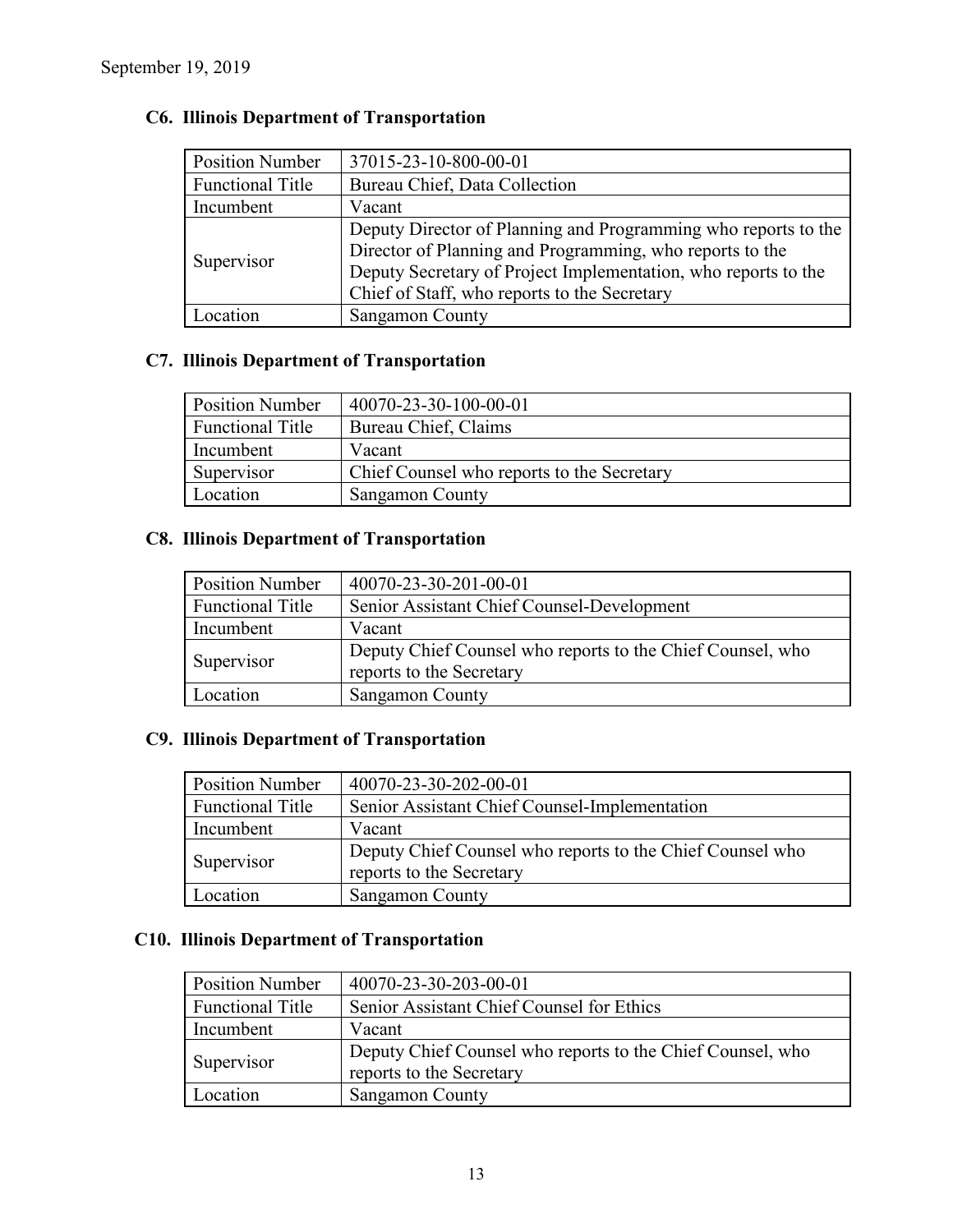| <b>Position Number</b>  | 40070-23-30-204-00-01                                                                  |
|-------------------------|----------------------------------------------------------------------------------------|
| <b>Functional Title</b> | Senior Assistant Chief Counsel-Labor Relations/Personnel                               |
| Incumbent               | Vacant                                                                                 |
| Supervisor              | Deputy Chief Counsel who reports to the Chief Counsel, who<br>reports to the Secretary |
| Location                | <b>Sangamon County</b>                                                                 |

# **C11. Illinois Department of Transportation**

### **C12. Illinois Department of Transportation**

| <b>Position Number</b>  | 40070-23-30-300-10-01                                                                  |
|-------------------------|----------------------------------------------------------------------------------------|
| <b>Functional Title</b> | Senior Assistant Chief Counsel-Chicago                                                 |
| Incumbent               | Vacant                                                                                 |
| Supervisor              | Deputy Chief Counsel who reports to the Chief Counsel, who<br>reports to the Secretary |
| Location                | <b>Cook County</b>                                                                     |

# **C13. Illinois Department of Transportation**

| <b>Position Number</b>  | 40070-23-40-002-00-01                                                                                                                                               |
|-------------------------|---------------------------------------------------------------------------------------------------------------------------------------------------------------------|
| <b>Functional Title</b> | <b>Labor Relations Manager</b>                                                                                                                                      |
| Incumbent               | Vacant                                                                                                                                                              |
| Supervisor              | Deputy Director of Human Resources who reports to the Director<br>of Finance and Administration, who reports to the Chief of Staff,<br>who reports to the Secretary |
| Location                | Sangamon County                                                                                                                                                     |

# **C14. Illinois Department of Transportation**

| <b>Position Number</b>  | 40070-23-40-100-00-01                                     |
|-------------------------|-----------------------------------------------------------|
| <b>Functional Title</b> | Bureau Chief, Budget and Fiscal Management                |
| Incumbent               | Vacant                                                    |
| Supervisor              | Director of Finance and Administration who reports to the |
|                         | Secretary                                                 |
| Location                | Sangamon County                                           |

# **C15. Illinois Department of Transportation**

| <b>Position Number</b>  | 40070-23-40-200-00-01                                           |
|-------------------------|-----------------------------------------------------------------|
| <b>Functional Title</b> | Bureau Chief, Information Processing, Chief Information Officer |
| Incumbent               | Vacant                                                          |
| Supervisor              | Director of Finance and Administration who reports to the       |
|                         | Secretary                                                       |
| Location                | Sangamon County                                                 |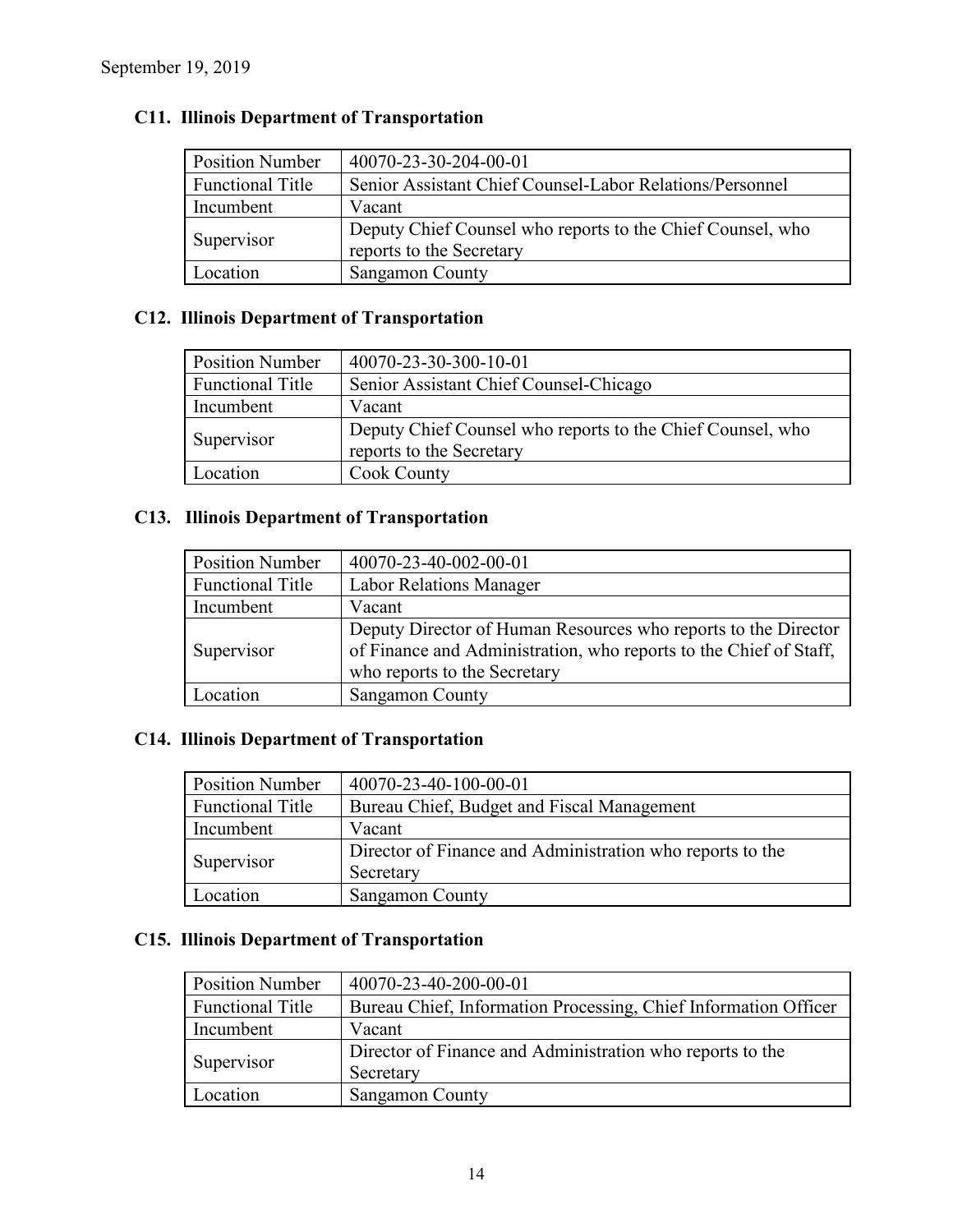| <b>Position Number</b>  | 40070-23-40-300-00-01                                                                                                                                               |
|-------------------------|---------------------------------------------------------------------------------------------------------------------------------------------------------------------|
| <b>Functional Title</b> | Bureau Chief, Personnel Management                                                                                                                                  |
| Incumbent               | Vacant                                                                                                                                                              |
| Supervisor              | Deputy Director of Human Resources who reports to the Director<br>of Finance and Administration, who reports to the Chief of Staff,<br>who reports to the Secretary |
| ocation                 | Sangamon County                                                                                                                                                     |

# **C16. Illinois Department of Transportation**

# **C17. Illinois Department of Transportation**

| <b>Position Number</b>  | 40070-23-40-800-00-01                                     |
|-------------------------|-----------------------------------------------------------|
| <b>Functional Title</b> | Bureau Chief, Business Services                           |
| Incumbent               | Vacant                                                    |
| Supervisor              | Director of Finance and Administration who reports to the |
|                         | Secretary                                                 |
| <i>c</i> ocation        | <b>Sangamon County</b>                                    |

# **C18. Illinois Department of Transportation**

| <b>Position Number</b>  | 40070-23-40-900-00-01                                     |
|-------------------------|-----------------------------------------------------------|
| <b>Functional Title</b> | Bureau Chief, Investigations and Compliance               |
| Incumbent               | Vacant                                                    |
| Supervisor              | Director of Finance and Administration who reports to the |
|                         | Secretary                                                 |
| Location                | <b>Sangamon County</b>                                    |

# **C19. Illinois Department of Transportation**

| <b>Position Number</b> | 37015-23-40-901-00-01                                          |
|------------------------|----------------------------------------------------------------|
| Functional Title       | Section Chief, Investigations                                  |
| Incumbent              | Vacant                                                         |
|                        | Bureau Chief, Investigations and Compliance who reports to the |
| Supervisor             | Director of Finance and Administration, who reports to the     |
|                        | Secretary                                                      |
| Location.              | Sangamon County                                                |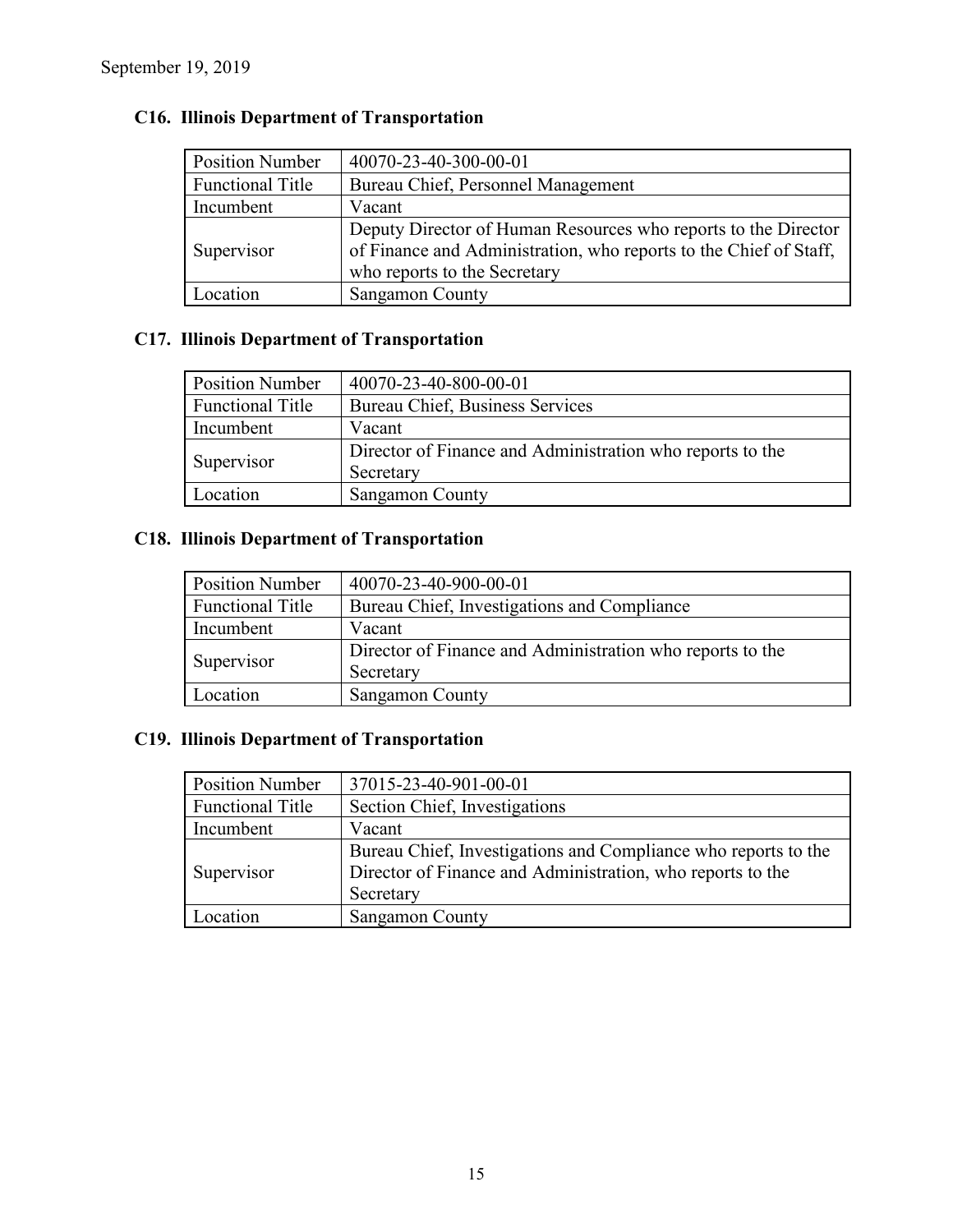| <b>Position Number</b>  | 37015-23-45-100-00-01                                         |
|-------------------------|---------------------------------------------------------------|
| <b>Functional Title</b> | Bureau Chief, Small Business Enterprises                      |
| Incumbent               | Vacant                                                        |
| Supervisor              | Director of Business & Workforce Diversity who reports to the |
|                         | Chief of Staff, who reports to the Secretary                  |
| Location                | <b>Sangamon County</b>                                        |

# **C20. Illinois Department of Transportation**

# **C21. Illinois Department of Transportation**

| <b>Position Number</b>  | 37015-23-45-200-00-01                                         |
|-------------------------|---------------------------------------------------------------|
| <b>Functional Title</b> | Bureau Chief, Civil Rights                                    |
| Incumbent               | Vacant                                                        |
| Supervisor              | Director of Business & Workforce Diversity who reports to the |
|                         | Chief of Staff, who reports to the Secretary                  |
| Location                | <b>Cook County</b>                                            |

# **C22. Illinois Department of Transportation**

| <b>Position Number</b>  | 40070-23-51-100-00-01                                                                                                                                                                                                     |
|-------------------------|---------------------------------------------------------------------------------------------------------------------------------------------------------------------------------------------------------------------------|
| <b>Functional Title</b> | Administrative Manager                                                                                                                                                                                                    |
| Incumbent               | Vacant                                                                                                                                                                                                                    |
| Supervisor              | Region I Engineer who reports to the Director of Highways<br>Project Implementation, who reports to the Deputy Secretary of<br>Project Implementation, who reports to the Chief of Staff, who<br>reports to the Secretary |
| Location                | Cook County                                                                                                                                                                                                               |

# **C23. Illinois Department of Transportation**

| <b>Position Number</b>  | 40070-23-52-100-00-01                                                                                                                                                                                                      |  |  |
|-------------------------|----------------------------------------------------------------------------------------------------------------------------------------------------------------------------------------------------------------------------|--|--|
| <b>Functional Title</b> | Administrative Manager                                                                                                                                                                                                     |  |  |
| Incumbent               | Vacant                                                                                                                                                                                                                     |  |  |
| Supervisor              | Region II Engineer who reports to the Director of Highways<br>Project Implementation, who reports to the Deputy Secretary of<br>Project Implementation, who reports to the Chief of Staff, who<br>reports to the Secretary |  |  |
| Location.               | Lee County                                                                                                                                                                                                                 |  |  |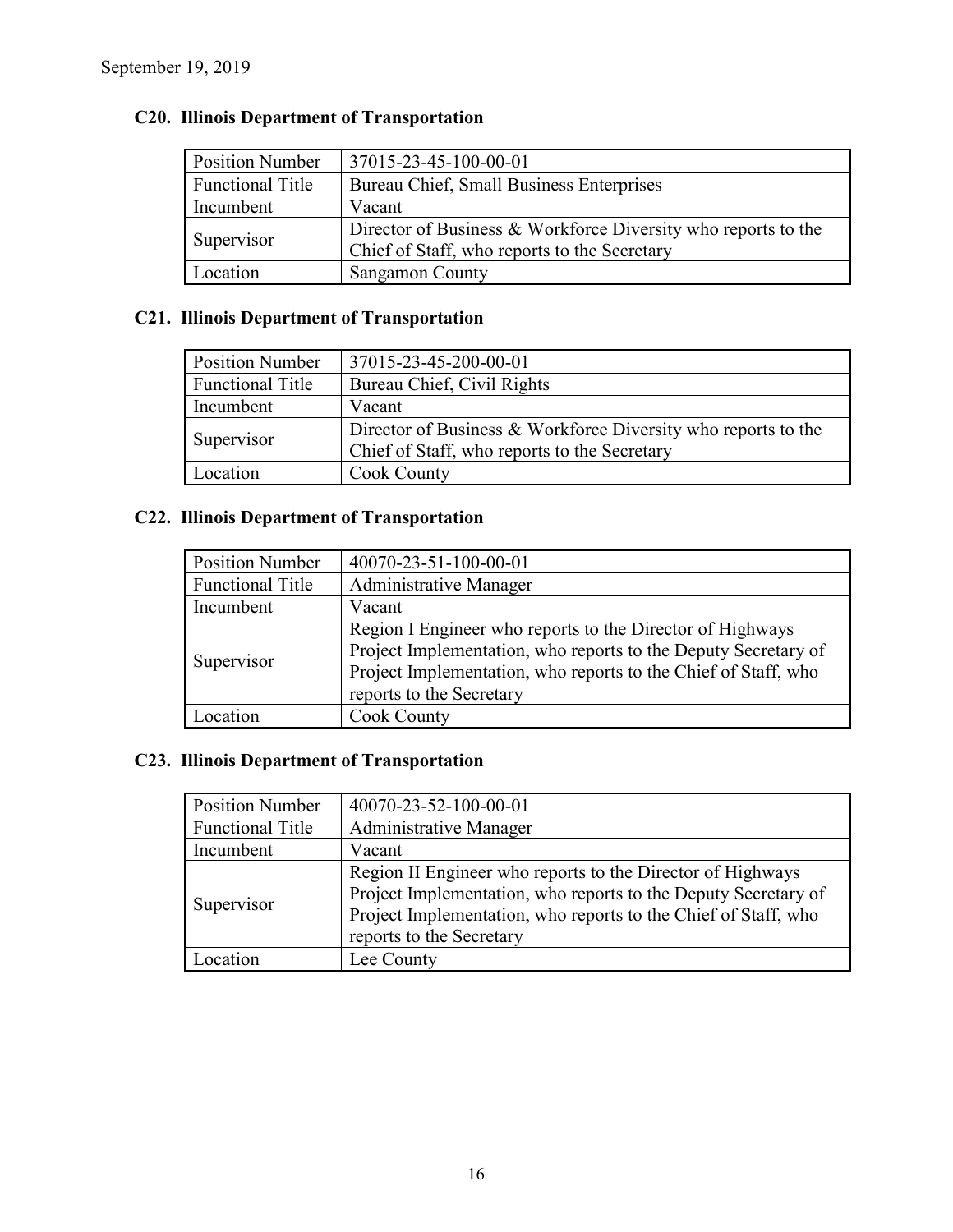| <b>Position Number</b>  | 40070-23-53-100-00-01                                                                                                                                                                                                      |  |  |
|-------------------------|----------------------------------------------------------------------------------------------------------------------------------------------------------------------------------------------------------------------------|--|--|
| <b>Functional Title</b> | <b>Administrative Manager</b>                                                                                                                                                                                              |  |  |
| Incumbent               | Vacant                                                                                                                                                                                                                     |  |  |
| Supervisor              | Region II Engineer who reports to the Director of Highways<br>Project Implementation, who reports to the Deputy Secretary of<br>Project Implementation, who reports to the Chief of Staff, who<br>reports to the Secretary |  |  |
| <b>Contraction</b>      | LaSalle County                                                                                                                                                                                                             |  |  |

# **C24. Illinois Department of Transportation**

### **C25. Illinois Department of Transportation**

| <b>Position Number</b>  | 40070-23-54-100-00-01                                                                                                                                                                                                       |  |  |  |
|-------------------------|-----------------------------------------------------------------------------------------------------------------------------------------------------------------------------------------------------------------------------|--|--|--|
| <b>Functional Title</b> | <b>Administrative Manager</b>                                                                                                                                                                                               |  |  |  |
| Incumbent               | Vacant                                                                                                                                                                                                                      |  |  |  |
| Supervisor              | Region III Engineer who reports to the Director of Highways<br>Project Implementation, who reports to the Deputy Secretary of<br>Project Implementation, who reports to the Chief of Staff, who<br>reports to the Secretary |  |  |  |
| Location                | Peoria County                                                                                                                                                                                                               |  |  |  |

# **C26. Illinois Department of Transportation**

| <b>Position Number</b>  | 40070-23-55-100-00-01                                                                                                                                                                                                       |  |  |
|-------------------------|-----------------------------------------------------------------------------------------------------------------------------------------------------------------------------------------------------------------------------|--|--|
| <b>Functional Title</b> | Administrative Manager                                                                                                                                                                                                      |  |  |
| Incumbent               | Vacant                                                                                                                                                                                                                      |  |  |
| Supervisor              | Region III Engineer who reports to the Director of Highways<br>Project Implementation, who reports to the Deputy Secretary of<br>Project Implementation, who reports to the Chief of Staff, who<br>reports to the Secretary |  |  |
| ocation                 | <b>Edgar County</b>                                                                                                                                                                                                         |  |  |

### **C27. Illinois Department of Transportation**

| <b>Position Number</b>  | 40070-23-56-100-00-01                                                                                                                                                                                                      |  |  |
|-------------------------|----------------------------------------------------------------------------------------------------------------------------------------------------------------------------------------------------------------------------|--|--|
| <b>Functional Title</b> | Administrative Manager                                                                                                                                                                                                     |  |  |
| Incumbent               | Vacant                                                                                                                                                                                                                     |  |  |
| Supervisor              | Region IV Engineer who reports to the Director of Highways<br>Project Implementation, who reports to the Deputy Secretary of<br>Project Implementation, who reports to the Chief of Staff, who<br>reports to the Secretary |  |  |
| .ocation                | Sangamon County                                                                                                                                                                                                            |  |  |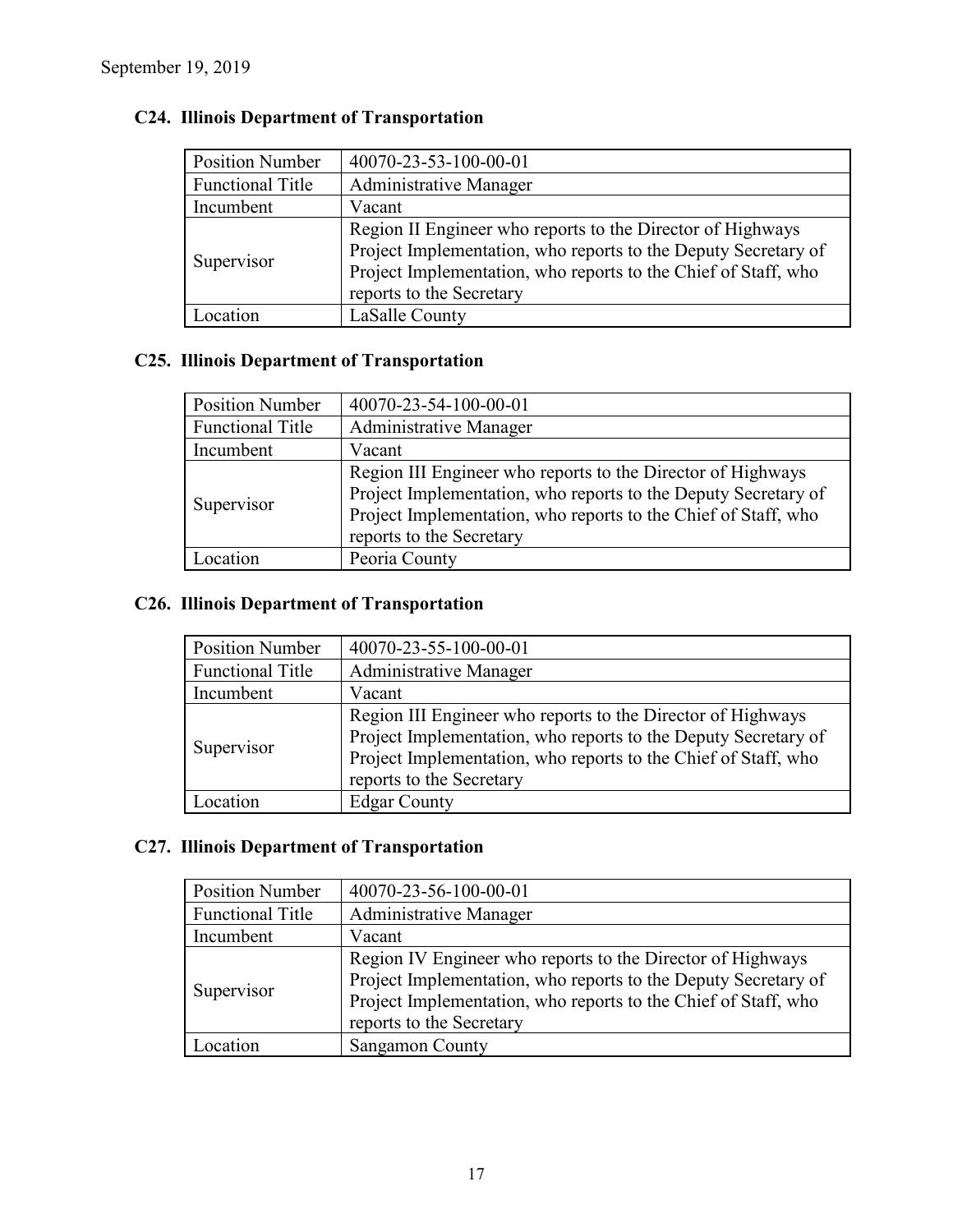| <b>Position Number</b>  | 40070-23-57-100-00-01                                                                                                                                                                                                      |  |  |  |
|-------------------------|----------------------------------------------------------------------------------------------------------------------------------------------------------------------------------------------------------------------------|--|--|--|
| <b>Functional Title</b> | Administrative Manager                                                                                                                                                                                                     |  |  |  |
| Incumbent               | Vacant                                                                                                                                                                                                                     |  |  |  |
| Supervisor              | Region IV Engineer who reports to the Director of Highways<br>Project Implementation, who reports to the Deputy Secretary of<br>Project Implementation, who reports to the Chief of Staff, who<br>reports to the Secretary |  |  |  |
| .ocation                | Effingham County                                                                                                                                                                                                           |  |  |  |

# **C28. Illinois Department of Transportation**

### **C29. Illinois Department of Transportation**

| <b>Position Number</b>  | 40070-23-58-100-00-01                                                                                                                                                                                                     |  |  |  |
|-------------------------|---------------------------------------------------------------------------------------------------------------------------------------------------------------------------------------------------------------------------|--|--|--|
| <b>Functional Title</b> | <b>Administrative Manager</b>                                                                                                                                                                                             |  |  |  |
| Incumbent               | Vacant                                                                                                                                                                                                                    |  |  |  |
| Supervisor              | Region V Engineer who reports to the Director of Highways<br>Project Implementation, who reports to the Deputy Secretary of<br>Project Implementation, who reports to the Chief of Staff, who<br>reports to the Secretary |  |  |  |
| <b>Location</b>         | <b>Madison County</b>                                                                                                                                                                                                     |  |  |  |

# **C30. Illinois Department of Transportation**

| <b>Position Number</b>  | 40070-23-59-100-00-01                                                                                                                                                                                                     |  |  |
|-------------------------|---------------------------------------------------------------------------------------------------------------------------------------------------------------------------------------------------------------------------|--|--|
| <b>Functional Title</b> | Administrative Manager                                                                                                                                                                                                    |  |  |
| Incumbent               | Vacant                                                                                                                                                                                                                    |  |  |
| Supervisor              | Region V Engineer who reports to the Director of Highways<br>Project Implementation, who reports to the Deputy Secretary of<br>Project Implementation, who reports to the Chief of Staff, who<br>reports to the Secretary |  |  |
| ocation                 | Jackson County                                                                                                                                                                                                            |  |  |

### **E2. Illinois Department of Transportation**

| <b>Position Number</b>  | 37015-23-40-000-00-01                                           |  |  |
|-------------------------|-----------------------------------------------------------------|--|--|
| <b>Functional Title</b> | <b>Assistant for Special Projects</b>                           |  |  |
| Incumbent               | Vacant                                                          |  |  |
| Supervisor              | Director of Finance and Administration who reports to the Chief |  |  |
|                         | of Staff, who reports to the Secretary                          |  |  |
| Location                | <b>Sangamon County</b>                                          |  |  |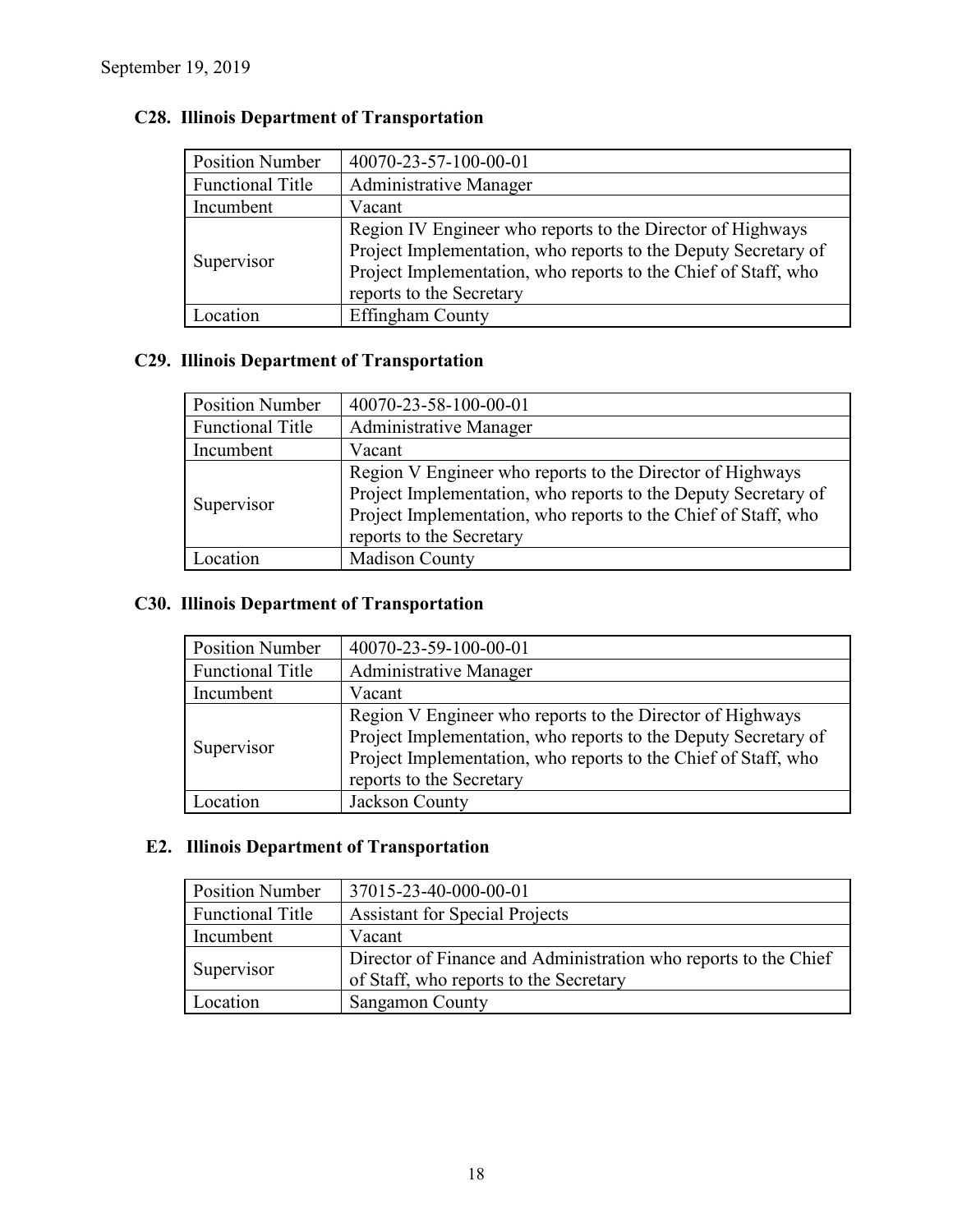| <b>Position Number</b>  | 40070-23-40-000-00-02                                                                                     |  |  |
|-------------------------|-----------------------------------------------------------------------------------------------------------|--|--|
| <b>Functional Title</b> | Deputy Director of Human Resources                                                                        |  |  |
| Incumbent               | Vacant                                                                                                    |  |  |
| Supervisor              | Director of Finance and Administration who reports to the Chief<br>of Staff, who reports to the Secretary |  |  |
| <i>L</i> ocation        | <b>Sangamon County</b>                                                                                    |  |  |

#### **E3. Illinois Department of Transportation**

#### **E4. Illinois Department of Transportation**

| <b>Position Number</b>  | 40070-23-40-000-00-03                                           |  |  |
|-------------------------|-----------------------------------------------------------------|--|--|
| <b>Functional Title</b> | Deputy Director of Finance and Administration                   |  |  |
| Incumbent               | Vacant                                                          |  |  |
| Supervisor              | Director of Finance and Administration who reports to the Chief |  |  |
|                         | of Staff, who reports to the Secretary                          |  |  |
| Location                | <b>Sangamon County</b>                                          |  |  |

### VI. CLASS SPECIFICATIONS

#### **A. Governing Rule – Section 1.45 Classification Plan**

The Commission will review the class specifications requiring Commission approval under the Classification Plan and will approve those that meet the requirements of the Personnel Code and Personnel Rules and conform to the following accepted principles of position classification:

- a) The specifications are descriptive of the work being done or that will be done;
- b) Identifiable differentials are set forth among classes that are sufficiently significant to permit the assignment of individual positions to the appropriate class;
- c) Reasonable career promotional opportunities are provided;
- d) The specifications provide a reasonable and valid basis for selection screening by merit examinations;
- e) All requirements of the positions are consistent with classes similar in difficulty, complexity and nature of work; and
- f) The relation of the class specifications to any applicable collective bargaining agreement.

#### **B. None submitted**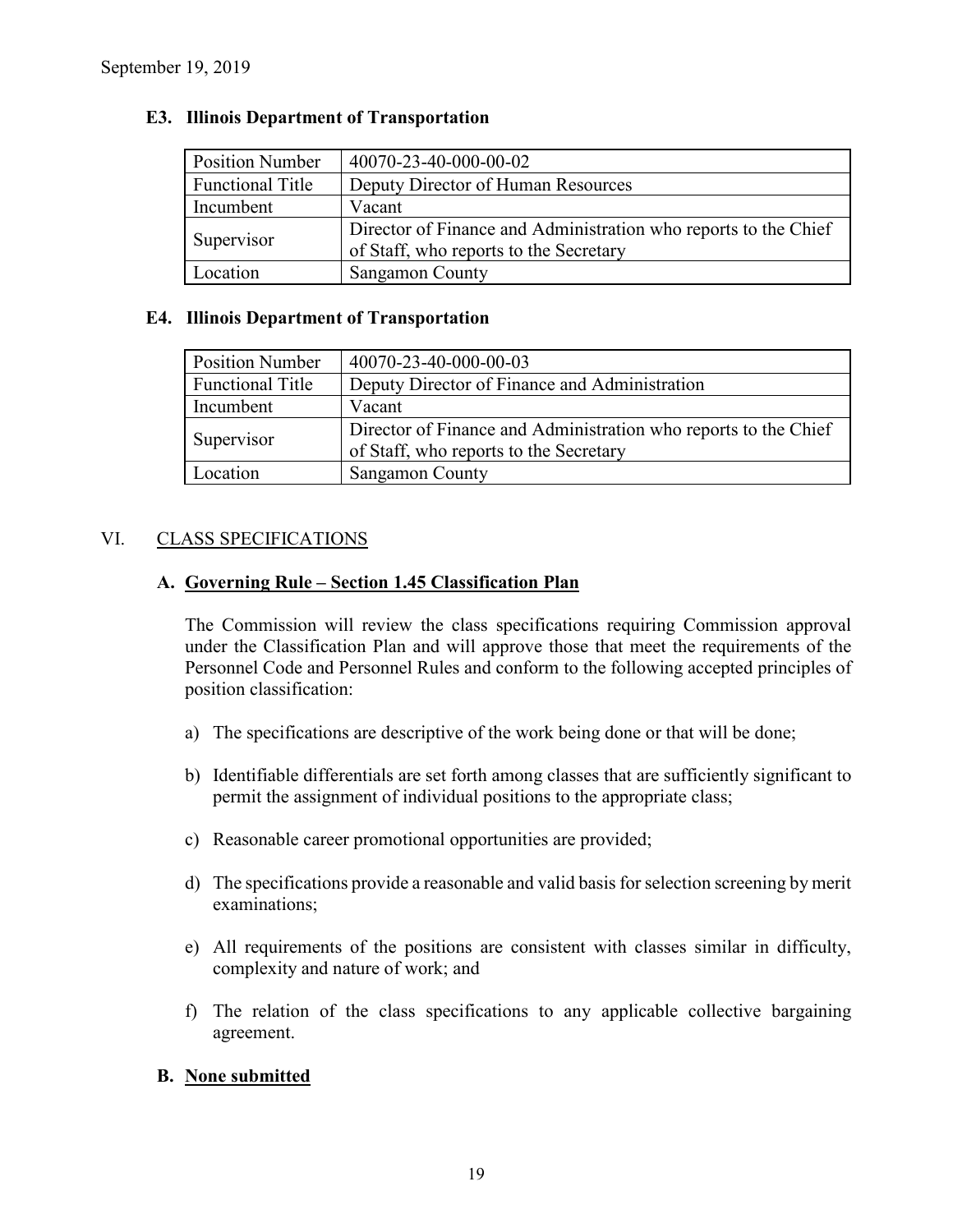**IT WAS MOVED BY COMMISSIONER URLACHER, SECONDED BY COMMISSIONER ROBINSON, AND THE MOTION ADOPTED 5-0 TO DISAPPROVE ANY CLASS SPECIFICATIONS RECEIVED BY THE COMMISSION STAFF NOT CONTAINED IN THIS AGENDA TO ALLOW ADEQUATE STUDY.** 

#### VII. PERSONNEL RULES

#### **A. Civil Service Commission Governing Rule – Section 1.310 Personnel Rules**

The Commission has power to disapprove new rules or amendments to existing rules submitted by the Director of Central Management Services. Such proposed new rules or amendments of existing rules submitted to the Commission shall be accompanied by a report of proceedings attending the prior public hearing required by law with respect to them. If the Commission does not disapprove new rules or any amendment to existing rules within 30 days following the receipt from the Director of Central Management Services, the new rules or amendments have the force and effect of law after filing by the Director with the Secretary of State.

#### **B. None submitted**

**IT WAS MOVED BY COMMISSIONER URLACHER, SECONDED BY COMMISSIONER ROBINSON, AND THE MOTION ADOPTED 5-0 TO DISAPPROVE ANY AMENDMENTS TO PERSONNEL RULES RECEIVED BY THE COMMISSION STAFF BUT NOT CONTAINED IN THIS AGENDA TO ALLOW ADEQUATE STUDY.** 

#### VIII. MOTION TO CLOSE A PORTION OF THE MEETING

**IT WAS MOVED BY COMMISSIONER URLACHER, SECONDED BY COMMISSIONER LUECHTEFELD, AND BY ROLL CALL VOTE THE MOTION ADOPTED 5-0 TO CLOSE A PORTION OF THE MEETING PURSUANT TO SUBSECTIONS 2(c)(1), 2(c)(4), AND 2(c)(11) OF THE OPEN MEETINGS ACT.**

| <b>SICKMEYER</b>   | YES.       | <b>FINCH</b>    | YES |
|--------------------|------------|-----------------|-----|
| <b>LUECHTEFELD</b> | <b>YES</b> | <b>ROBINSON</b> | YES |
| <b>URLACHER</b>    | YES        |                 |     |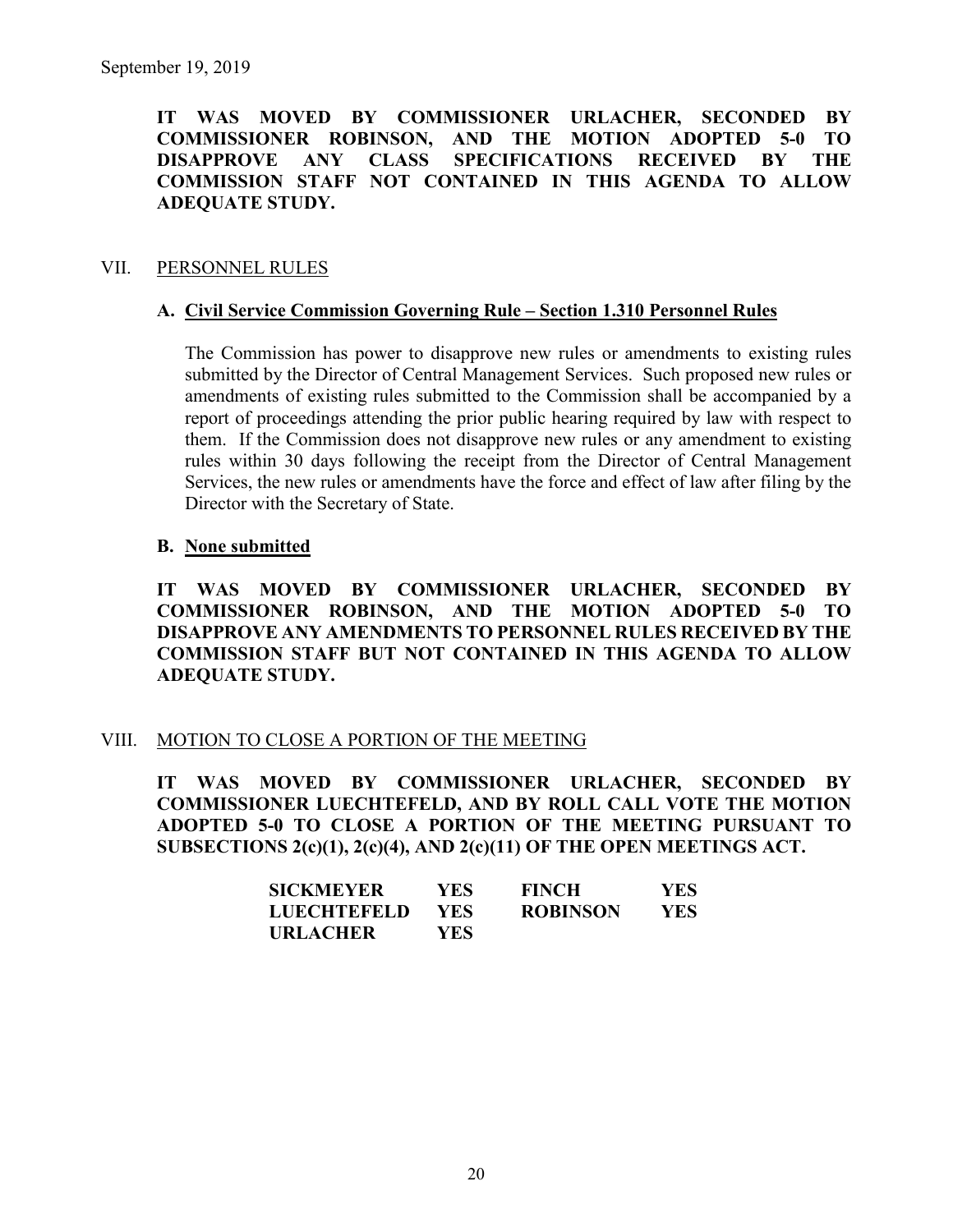#### IX. RECONVENE THE OPEN MEETING

Upon due and proper notice, the regular open meeting of the Illinois Civil Service Commission was reconvened at 607 E. Adams Street, Suite 801, Springfield, IL and 160 N. La Salle Street, Suite S-901, Chicago, IL by interactive video conference at 11:24 a.m.

#### PRESENT

Chairman Timothy D. Sickmeyer; G.A. Finch, David Luechtefeld, Vivian Robinson, and Casey Urlacher, Commissioners; Thomas Klein, Executive Director, Andrew Barris, Assistant Executive Director, Sabrina Johnson, Exemption Monitor, and Daniel Stralka.

#### X. INTERLOCUTORY APPEALS

#### **DA-29-18**

| Employee    | Natasha Morris        | Appeal Date   | 2/23/18                          |
|-------------|-----------------------|---------------|----------------------------------|
| Agency      | <b>Human Services</b> | Decision Date | 8/20/19                          |
| Appeal Type | Discharge             | Proposal for  | Dismissed subject to approval of |
| ALJ         | <b>Andrew Barris</b>  | Decision      | Commission; default (failure to  |
|             |                       |               | appear at hearing date).         |

#### **DA-17-19**

| Employee    | Steve R. Allen       | Appeal Date   | 2/27/19                                           |
|-------------|----------------------|---------------|---------------------------------------------------|
| Agency      | Human Services       | Decision Date | 9/05/19                                           |
| Appeal Type | Discharge            | Proposal for  | Dismissed subject to approval of                  |
| ALJ         | <b>Andrew Barris</b> | Decision      | Commission; no jurisdiction<br>(filed grievance). |

#### XI. PUBLICLY ANNOUNCED DECISION RESULTING FROM APPEAL

#### **DA-44-18**

| Employee    | Debra Sue Meyer       | Appeal Date   | 4/15/18                         |
|-------------|-----------------------|---------------|---------------------------------|
| Agency      | <b>Human Services</b> | Decision Date | 9/05/19                         |
| Appeal Type | Discharge             | Proposal for  | Charges not proven; employee to |
| ALJ         | <b>Andrew Barris</b>  | Decision      | be reinstated.                  |

**IT WAS MOVED BY COMMISSIONER URLACHER, SECONDED BY COMMISSIONER FINCH, AND BY ROLL CALL VOTE OF 5-0 THE MOTION ADOPTED TO AFFIRM AND ADOPT THE PROPOSALS FOR DECISION OF THE ADMINISTRATIVE LAW JUDGE IN THE ABOVE MATTERS.**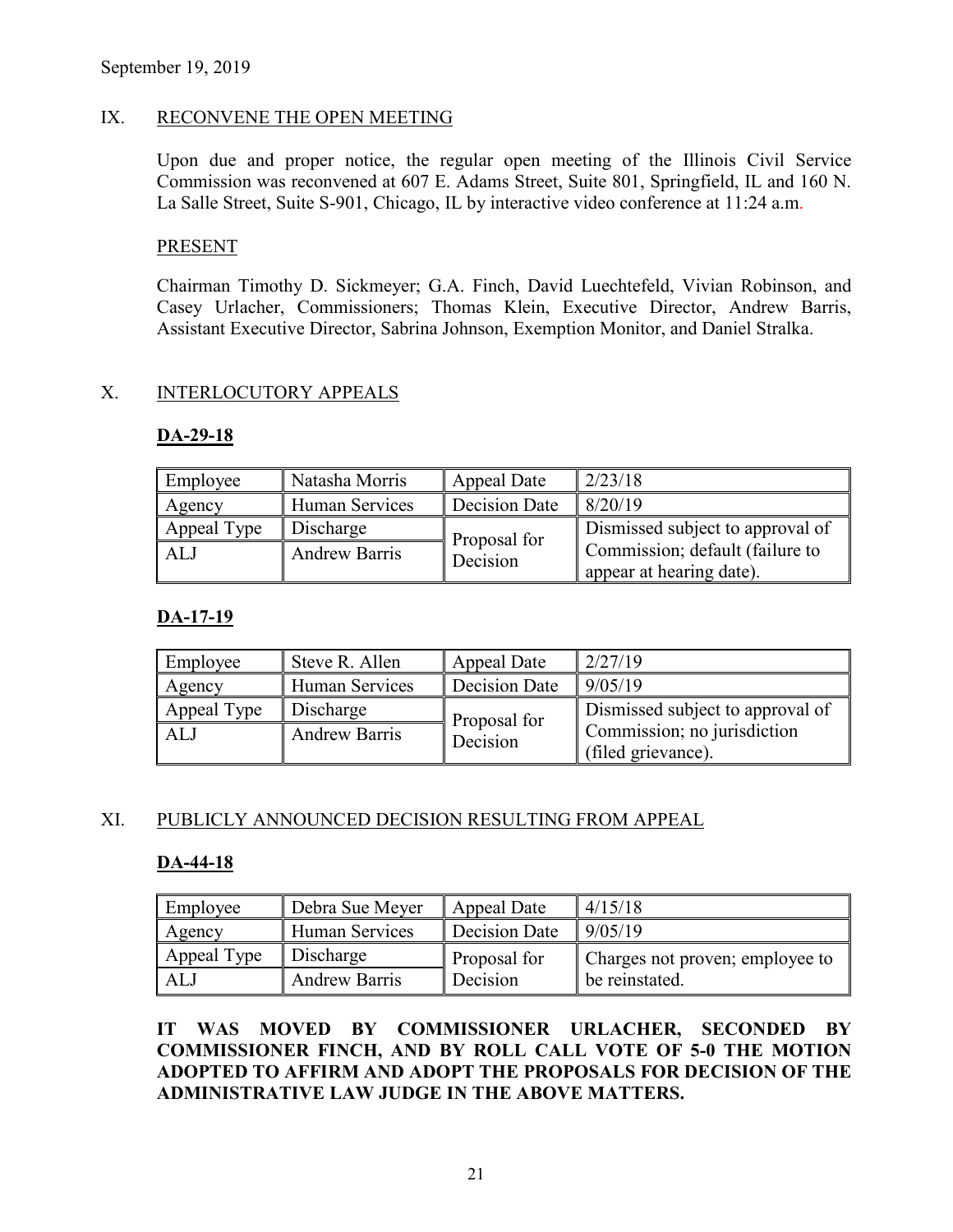| <b>SICKMEYER</b>   | YES  | <b>FINCH</b>    | YES |
|--------------------|------|-----------------|-----|
| <b>LUECHTEFELD</b> | YES. | <b>ROBINSON</b> | YES |
| <b>URLACHER</b>    | YES  |                 |     |

#### XII. APPEAL TERMINATED WITHOUT DECISIONS ON THE MERITS

#### **S-5-20**

| Employee    | David E. Lenzo       | Appeal Date   | 8/05/19                          |
|-------------|----------------------|---------------|----------------------------------|
| Agency      | Human Services       | Decision Date | 9/05/19                          |
| Appeal Type | Suspension           | Proposal for  | Dismissed subject to approval of |
| ALJ         | <b>Andrew Barris</b> | Decision      | Commission; withdrawn.           |

**IT WAS MOVED BY COMMISSIONER URLACHER, SECONDED BY COMMISSIONER ROBINSON, AND BY ROLL CALL VOTE OF 5-0 THE MOTION ADOPTED TO AFFIRM AND ADOPT THE PROPOSAL OF THE ADMINISTRATIVE LAW JUDGE TO DISMISS THE APPEAL.**

| <b>SICKMEYER</b>   | YES  | <b>FINCH</b>    | YES  |
|--------------------|------|-----------------|------|
| <b>LUECHTEFELD</b> | YES. | <b>ROBINSON</b> | YES. |
| <b>URLACHER</b>    | YES  |                 |      |

#### XIII. ANNOUNCEMENT OF MEETING SCHEDULE FOR CALENDAR YEAR 2020

| Thursday, January 16  | Thursday, July 16                                                             |
|-----------------------|-------------------------------------------------------------------------------|
| Thursday, February 20 | Thursday, August 20 (No interactive<br>video; meeting in Springfield office.) |
| Thursday, March 19    | Thursday, September 17                                                        |
| Thursday, April 16    | Thursday, October 15                                                          |
| Thursday, May 21      | Thursday, November 19                                                         |
| Thursday, June 18     | Thursday, December 17                                                         |

Unless otherwise scheduled, the meetings will be held by interactive video conference beginning at 11:00 a.m. at the Commission offices in Chicago and Springfield.